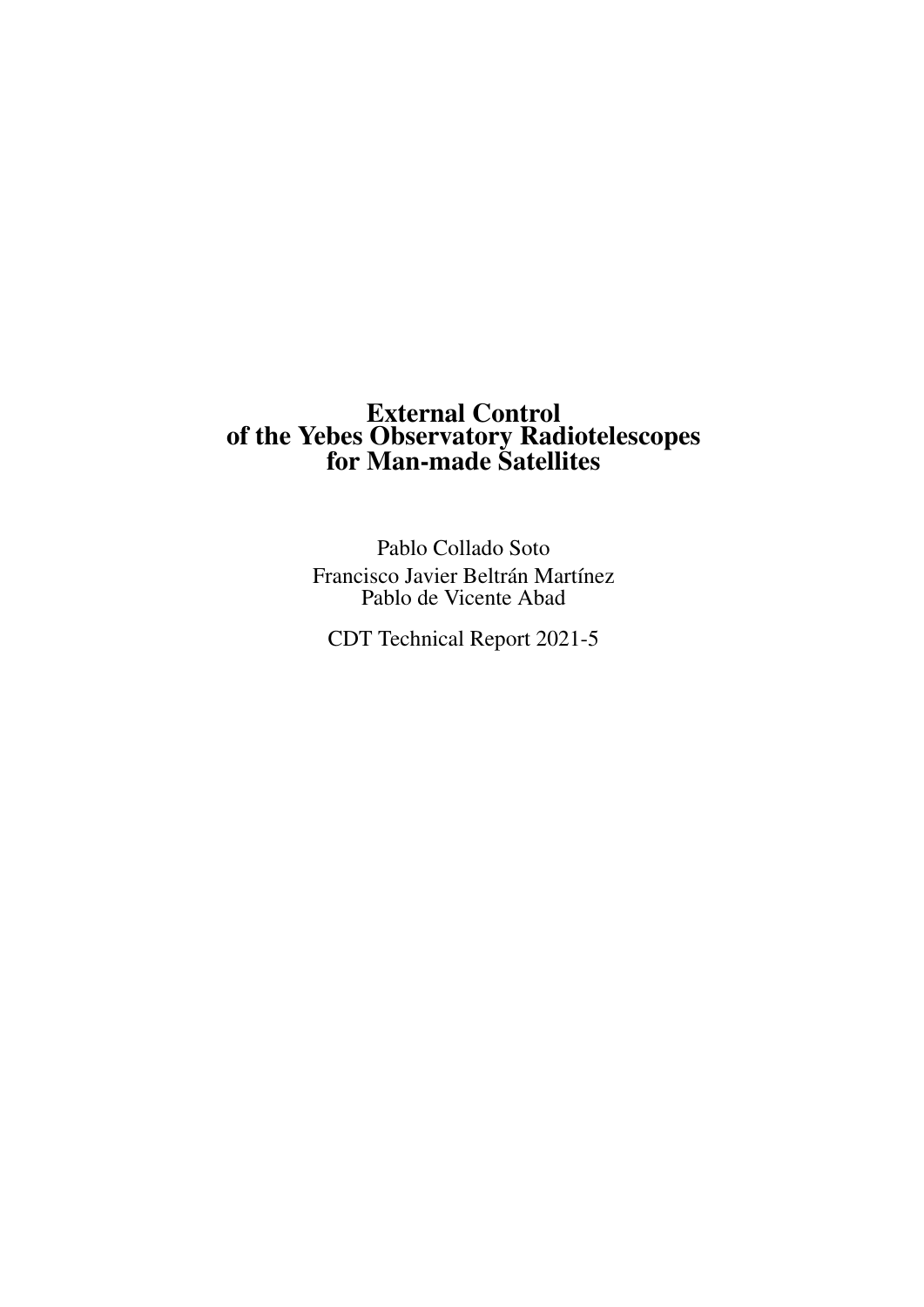# **Contents**

| $\mathbf{1}$     |     | <b>Introduction</b>                                                                                        | 3              |
|------------------|-----|------------------------------------------------------------------------------------------------------------|----------------|
| $\boldsymbol{2}$ |     | <b>Getting the code</b>                                                                                    | 3              |
|                  | 2.1 | The repository's structure $\dots \dots \dots \dots \dots \dots \dots \dots \dots \dots \dots \dots \dots$ | $\overline{4}$ |
|                  |     | 2.1.1<br>clients/                                                                                          | $\overline{4}$ |
|                  |     | 2.1.2<br>$server / \ldots \ldots \ldots \ldots \ldots \ldots \ldots \ldots \ldots \ldots \ldots$           | $\overline{4}$ |
|                  |     | 2.1.3<br>reimplemented_acu_controller/                                                                     | $\overline{4}$ |
|                  |     | 2.1.4<br>reimplemented_sockets/                                                                            | $\overline{4}$ |
|                  |     | 2.1.5                                                                                                      | $\overline{4}$ |
| $\mathbf{3}$     |     | The antenna control system: ACS                                                                            | 5              |
|                  | 3.1 |                                                                                                            | 5              |
|                  | 3.2 | Overcoming existing limitations: the $ACU$ 's tables $\ldots \ldots \ldots \ldots \ldots$                  | 5              |
| 4                |     | The control server                                                                                         | 7              |
|                  | 4.1 | A quick note on flask                                                                                      | 8              |
|                  | 4.2 |                                                                                                            | 8              |
|                  | 4.3 | Running the server as a daemon $\ldots \ldots \ldots \ldots \ldots \ldots \ldots \ldots$                   | 9              |
|                  | 4.4 |                                                                                                            | 9              |
|                  | 4.5 | The antenna commander $\ldots \ldots \ldots \ldots \ldots \ldots \ldots \ldots \ldots \ldots \ldots$       | 11             |
| 5                |     | The clients                                                                                                | 15             |
|                  | 5.1 |                                                                                                            | 16             |
|                  | 5.2 |                                                                                                            | 16             |
|                  | 5.3 |                                                                                                            | 18             |
|                  | 5.4 |                                                                                                            | 18             |
| 6                |     | Providing a secure connection over the Internet: WireGuard                                                 | 19             |
|                  | 6.1 | Certificate generation and double layer cryptography                                                       | 19             |
|                  |     | Generating asymmetric and symmetric keys<br>6.1.1                                                          | 20             |
|                  | 6.2 | Installing WireGuard on a Debian 10 (Buster) server                                                        | 21             |
|                  |     | 6.2.1                                                                                                      | 21             |
|                  |     | 6.2.2                                                                                                      | 21             |
|                  |     | 6.2.3<br>Installing WireGuard on certain kernels                                                           | 22             |
|                  | 6.3 |                                                                                                            | 23             |
|                  |     | 6.3.1                                                                                                      | 23             |
|                  |     | 6.3.2                                                                                                      | 24             |
|                  |     | 6.3.3                                                                                                      | 24             |
|                  |     |                                                                                                            |                |

[7 Filtering the incoming traffic:](#page-24-2) **iptables** 24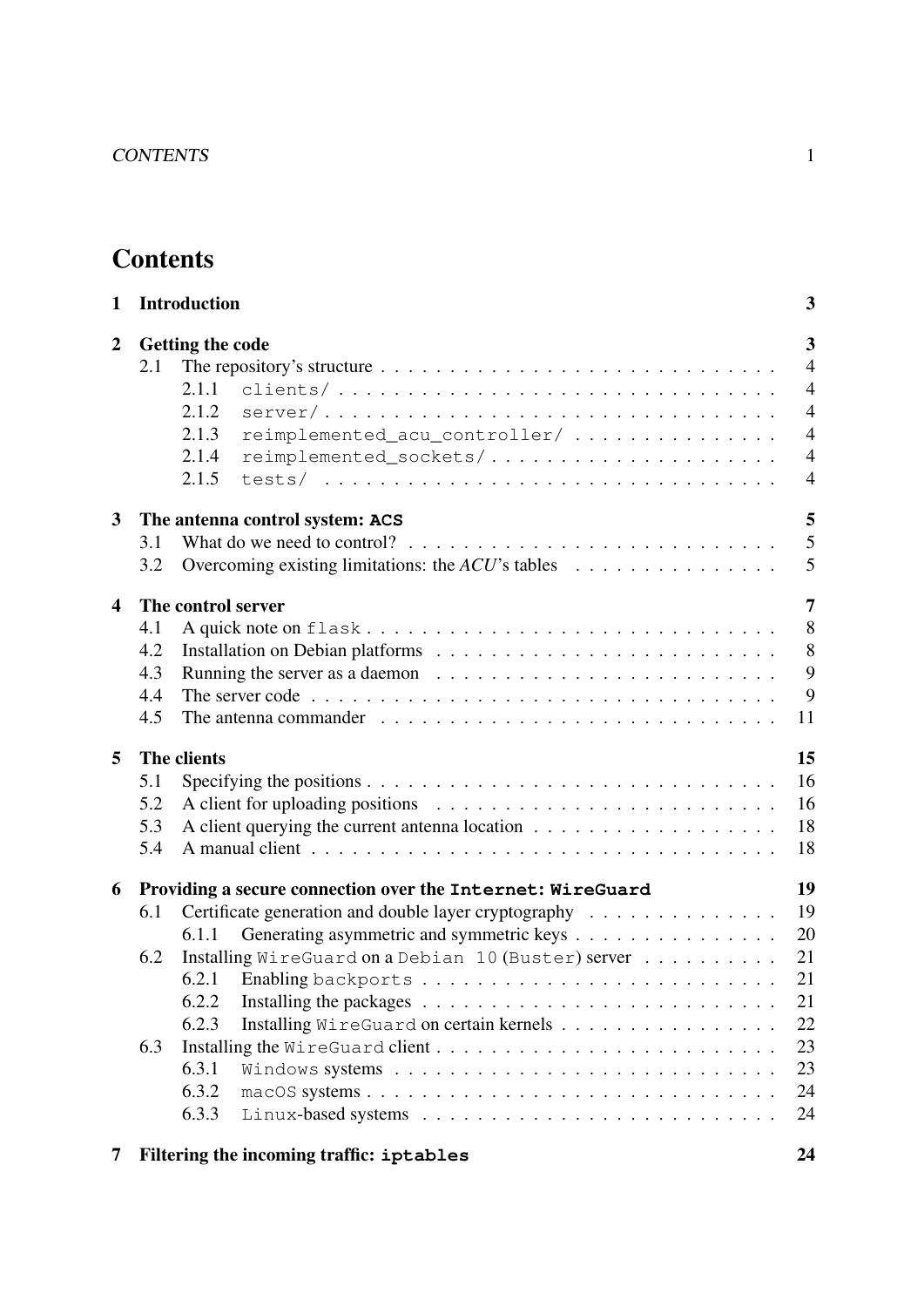# LISTINGS 2

| 8 The user's perspective: using the system | 25 |
|--------------------------------------------|----|
|                                            |    |
|                                            |    |
|                                            |    |
| 9 Closing thoughts                         |    |

# Listings

| 1  | The WriteDynamic () method and a dynamic allocation.                           | 7  |
|----|--------------------------------------------------------------------------------|----|
| 2  |                                                                                | 8  |
| 3  |                                                                                | 9  |
| 4  | The antenna command server (antenna_command_server.py).                        | 10 |
| 5  | The antenna commander (antenna_commander.py). $\dots \dots \dots \dots$        | 11 |
| 6  | A client for uploading positions (sample_client.py).                           | 16 |
| 7  | The test displacemens we have worked with (test_displacements.json).           | 17 |
| 8  | A client querying positions (position_client.py).                              | 18 |
| 9  |                                                                                | 21 |
| 10 |                                                                                | 21 |
| 11 |                                                                                | 22 |
| 12 | Wrong line from WireGuard's source code                                        | 22 |
| 13 | Correct line from WireGuard's source code                                      | 22 |
| 14 |                                                                                | 22 |
| 15 | Iptables rules limiting traffic from select clients.                           | 25 |
| 16 | Checking we can communicate with the control server. $\dots \dots \dots \dots$ | 26 |

# List of Figures

|   | A "bird's eye view" of the designed system (check [1]). $\dots \dots \dots \dots \dots$               |  |
|---|-------------------------------------------------------------------------------------------------------|--|
|   | The Wire Guard GUI. $\ldots \ldots \ldots \ldots \ldots \ldots \ldots \ldots \ldots \ldots \ldots 23$ |  |
| 3 | Checking to see whether the server is up and running with $\text{curl} \dots \dots \dots \dots$ 26    |  |
| 4 | Checking to see whether the server is up and running with a browser $26$                              |  |
|   | Simulating the querying of antenna positions. $\ldots \ldots \ldots \ldots \ldots \ldots \ldots$ 27   |  |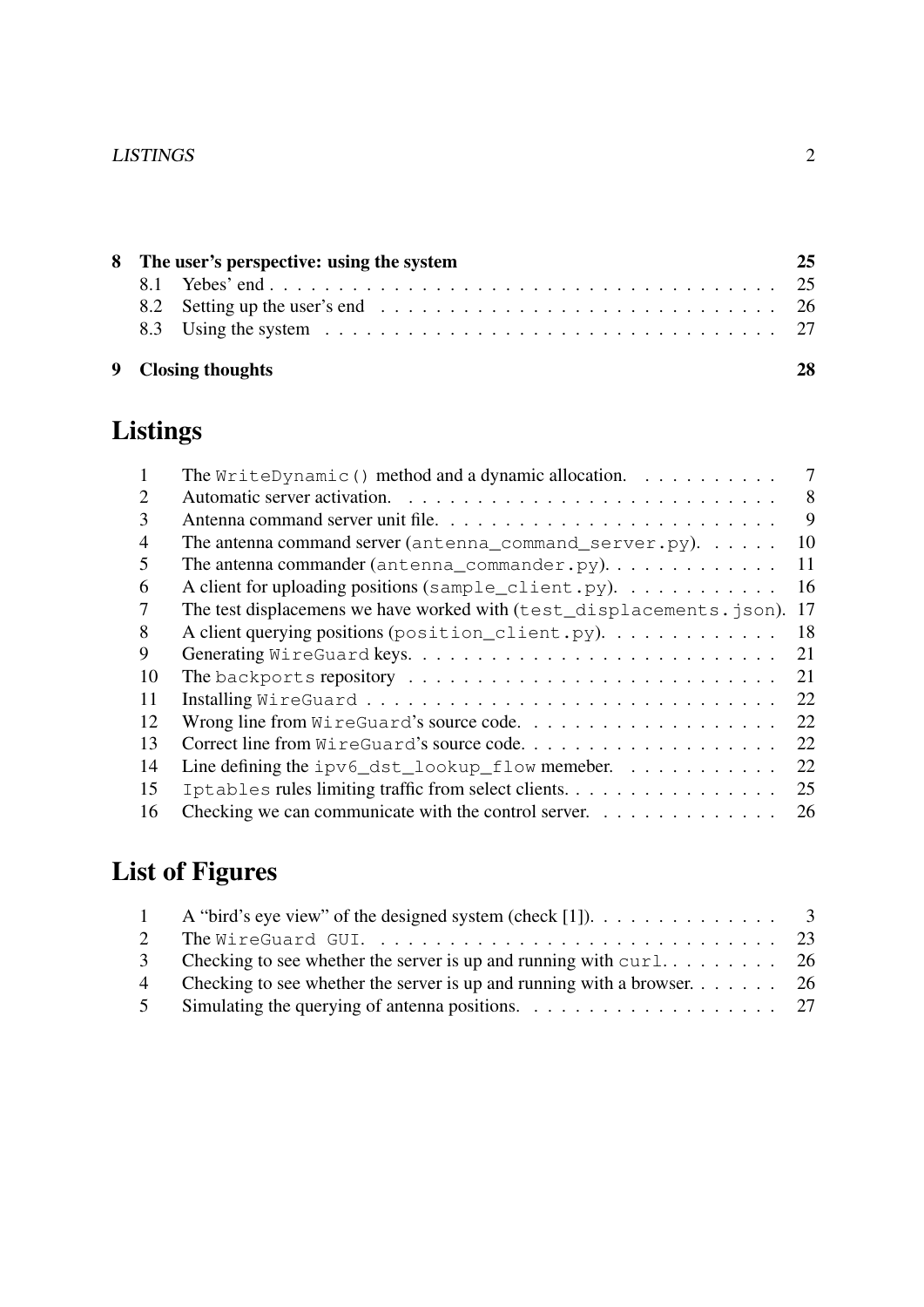#### 1 INTRODUCTION 3



<span id="page-3-2"></span>Figure 1: A "bird's eye view" of the designed system (check [\[1\]](#page-29-0)).

# <span id="page-3-0"></span>1 Introduction

Radio telescopes are versatile instruments capable of carrying out a myriad of tasks. Even though the *Yebes Observatory* 40 m *Radio Telescope* (40m RT from here on) is mainly used for radioastronomy, it can also be leveraged to track man-made satellites and probes. Tradition has it that entities interested in using *Aries* for this latter purpose provide tables containing the positions the antenna should visit before the observation is to take place.

The goal of the work described in this report is to provide a system that allows controlling and monitoring the 40m RT from off-site locations whilst maximizing safety and simplicity. The basic idea behind it is to allow the upload of tracking positions in almost real time. The original observation control system did not allow such possibility, but its modularity has allowed adding such functionality without being too invasive.

Providing this feature had us devise an HTTP-based server capable of controlling the antenna together with a way of providing secure access to it through the public Internet. On top of that, we have written several clients that upload positions to the antenna together with a program for querying the current antenna position.

Allowing users off-site to access the observatory's network was a critical part of the overall design. We decided to leverage the benefits of VPN technologies through the WireGuard VPN implementation. We added an extra layer of control on top of it so that external users could only access a subset of the observatory's machines. This limitation can be imposed on a per-user basis, granting almost surgical precision when it comes to access control.

This report is concerned with the explanation of how all these "pieces" work in consonance and of how to leverage this system from the perspective of a user. We have included an overall view of the system on figure [1.](#page-3-2) Even though it might seem a bit complex now we hope it's made clearer as the report progresses.

# <span id="page-3-1"></span>2 Getting the code

The different software components comprising the project can be queried and downloaded at [git.oan.es.](http://git.oan.es/pcollado/antenna-command-server) The configuration for the VPN is not publicly accessible as it contains rather sensitive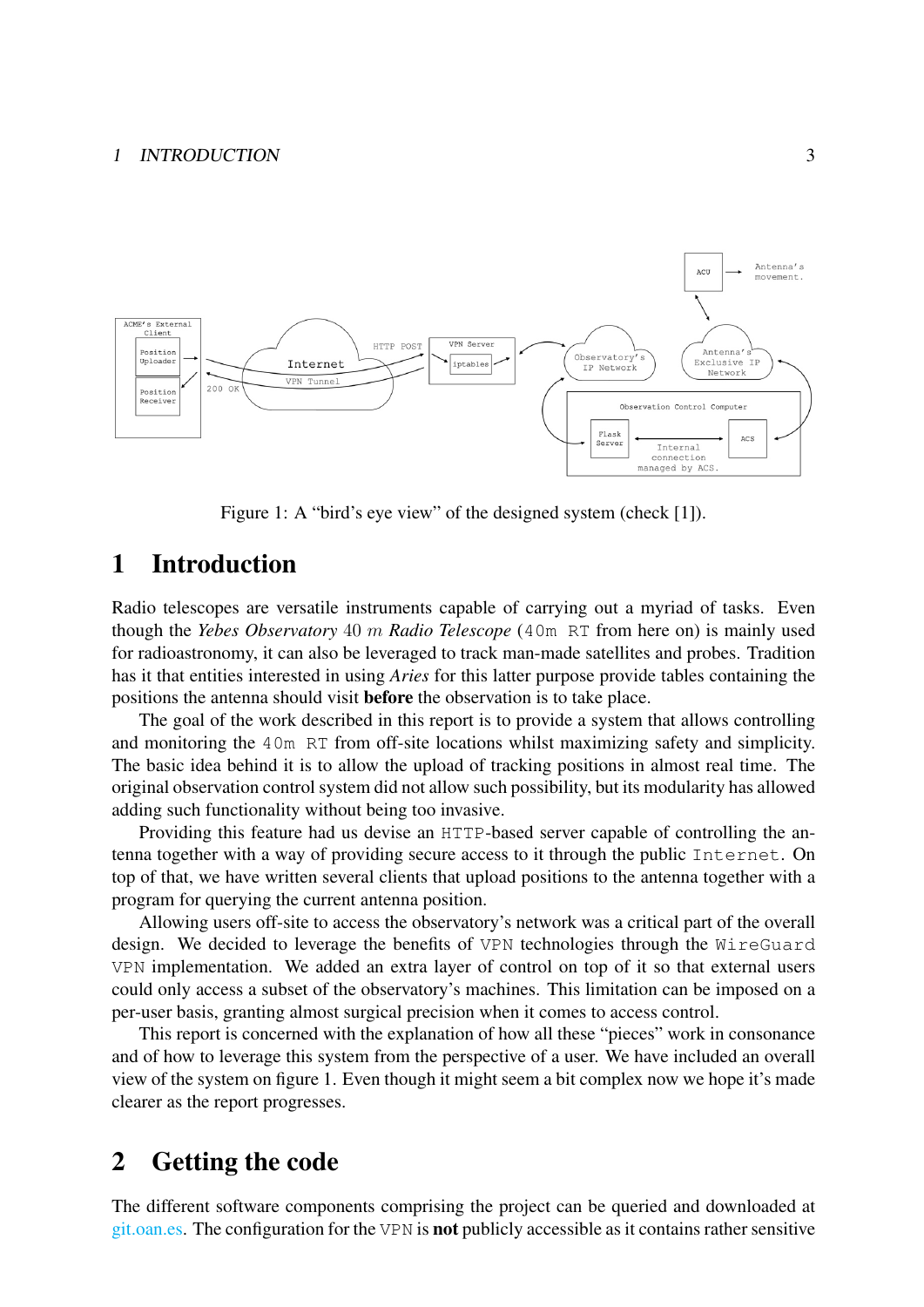### 2 GETTING THE CODE 4

information. The repository itself contains a rather extense README. md file covering several aspects regarding the system we have developed. It's organized as a set of directories whose main components are described in the following subsection. Please note we'll mention several terms that might not make that much sense at the moment. We encourage the reader to work through the entire document and then revisit this section, as things will be much clearer then.

# <span id="page-4-0"></span>2.1 The repository's structure

The repository's root is composed of both a README.md file containing information on the system and a series of directories:

# <span id="page-4-1"></span>2.1.1 **clients/**

This directory contains the clients we have developed together with a JSON file containing test positions we make the antenna move to.

### <span id="page-4-2"></span>2.1.2 **server/**

This directory contains the flask-based server together with the antenna commander.py file where we define the antenna commander class managing the antenna itself. We can also find a script that automatically launches the server together with a unit file that allows the server to be run as a systemd daemon.

# <span id="page-4-3"></span>2.1.3 **reimplemented\_acu\_controller/**

This directory contains the code implementing the ACS *ACU* component. In order to accommodate the existing system to our needs we had to modify a part of the preexisting code which we decided to control with git as well.

### <span id="page-4-4"></span>2.1.4 **reimplemented\_sockets/**

This directory contains the code handling sockets connection within ACS. Even though these changes didn't make it into the ACS installation currently running *Aries* we decided to leave our proposed changes in the repository should they come in handy one day.

### <span id="page-4-5"></span>2.1.5 **tests/**

This directory contains a single script we once used to test whether we were converting dates in different formats correctly. It's intended to be used as a "playground" for rough sketches and ideas as well, even though they don't always get uploaded to the repository.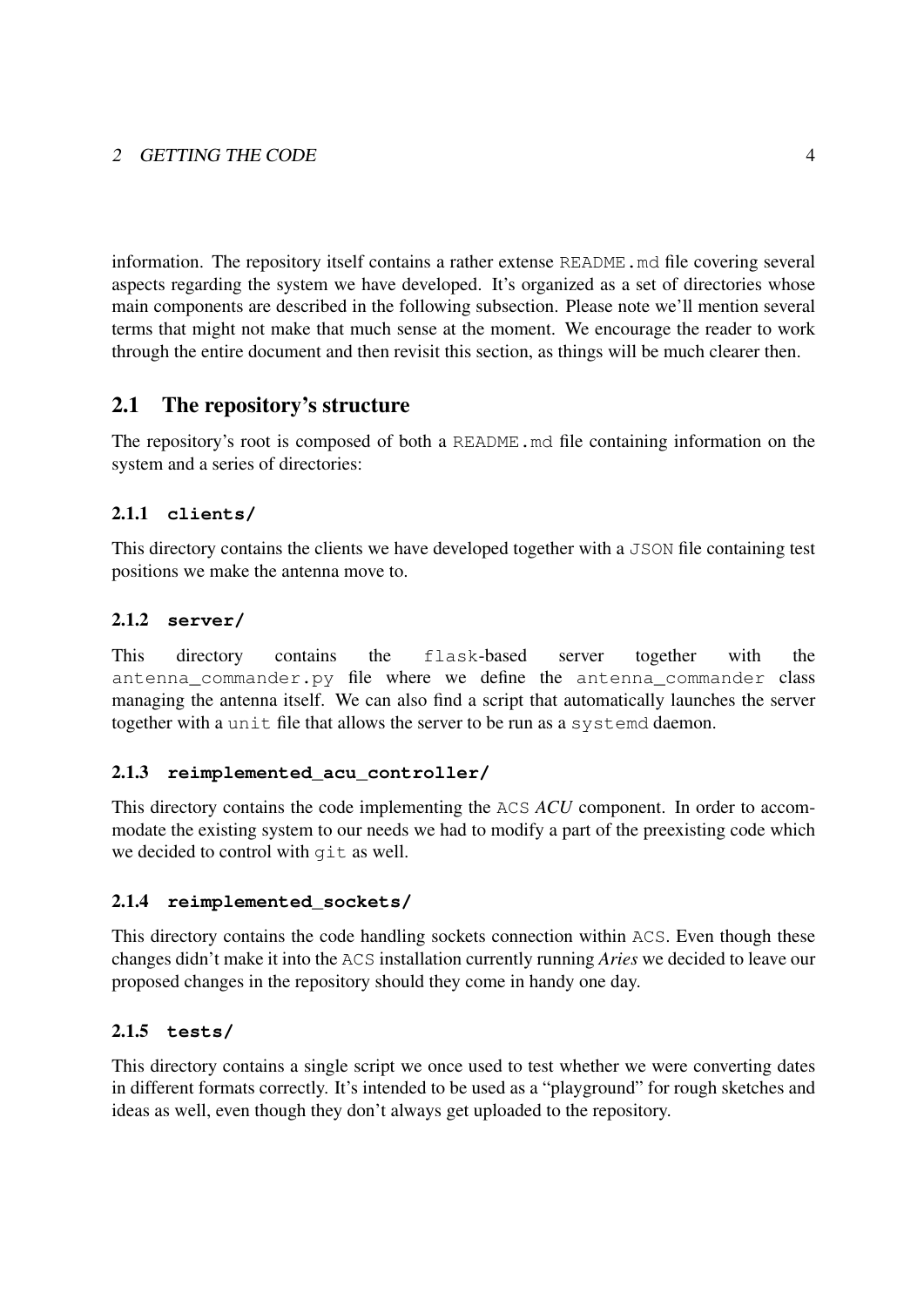# <span id="page-5-0"></span>3 The antenna control system: **ACS**

*Aries* is controlled by means of the ACS (ALMA Common Software) software system. It was originally developed for the *ALMA Interferometer* and has been adapted for the *Yebes Astronomical Observatory*.

ACS is only concerned with managing components and containers that in turn control real life equipment such as *backends* or the *ACU* (*A*ntenna *C*ontrol *U*nit), for instance. Due to the fact that ACS supports several programming languages, it imposes severe rules that programs should adhere in order to be a part of the ACS installation. This allows for an almost non-existent degree of flexibility that the developer must overcome.

Given the limited time we had to develop a solution it felt like integrating our code with ACS was bound to be a hard task. What's more, the existing codebase is huge and full of abstraction layers between the real-world equipment and the coded representations of them. Given we wanted to implement a new enhancement with far reaching implications it would have been truly awful to modify each and every layer of the preexisting work.

Lucky for us, ACS allows external programs control *preexisting* containers through a TCP/IP-based client. This is the approach we will follow: the software controlling the antenna will be implemented as a standalone HTTP server that controls the antenna through an ACS client.

### <span id="page-5-1"></span>3.1 What do we need to control?

We mustn't forget that the input to our system is a collection of positions the antenna is to move to. Institutions wanting to leverage *Aries* for tracking will usually provide their own *backends* capable of processing and/or storing the required data. Then, we only need to move the antenna based on the positions uploaded by the user.

*Aries* is quite a complex system where a lot fo components are deeply related and work in an interconnected fashion. One of the key pieces is the *ACU* we referred to before. The *ACU* is an independent computer controlling all the aspects related with the antenna's movement that offers a TCP/IP interface. That interface is employed by the ACS component in charge of commanding the antenna to different positions.

Then, we need to somehow control the *ACU* from our standalone server by opening an ACS client to the container controlling the *ACU* (i.e. OCAcu).

#### <span id="page-5-2"></span>3.2 Overcoming existing limitations: the *ACU*'s tables

We would like to begin by stating that this report is not strictly concerned with the internals of the antenna's control. We should have been able to work with preexisting implementations of ACS but, given how they were initially designed, they posed several limitations. Let's analyze *how* we overcame these issues and *what* these issues were in the first place.

The *ACU* driving the antenna is implemented as a program whose input data comes from several tables it manages. In order to instruct the *ACU* to go to a specific position at a given time we need to insert time-tagged entries into these tables. The *ACU* will then continually read them and move the antenna to the commanded positions until they have all been visited. The control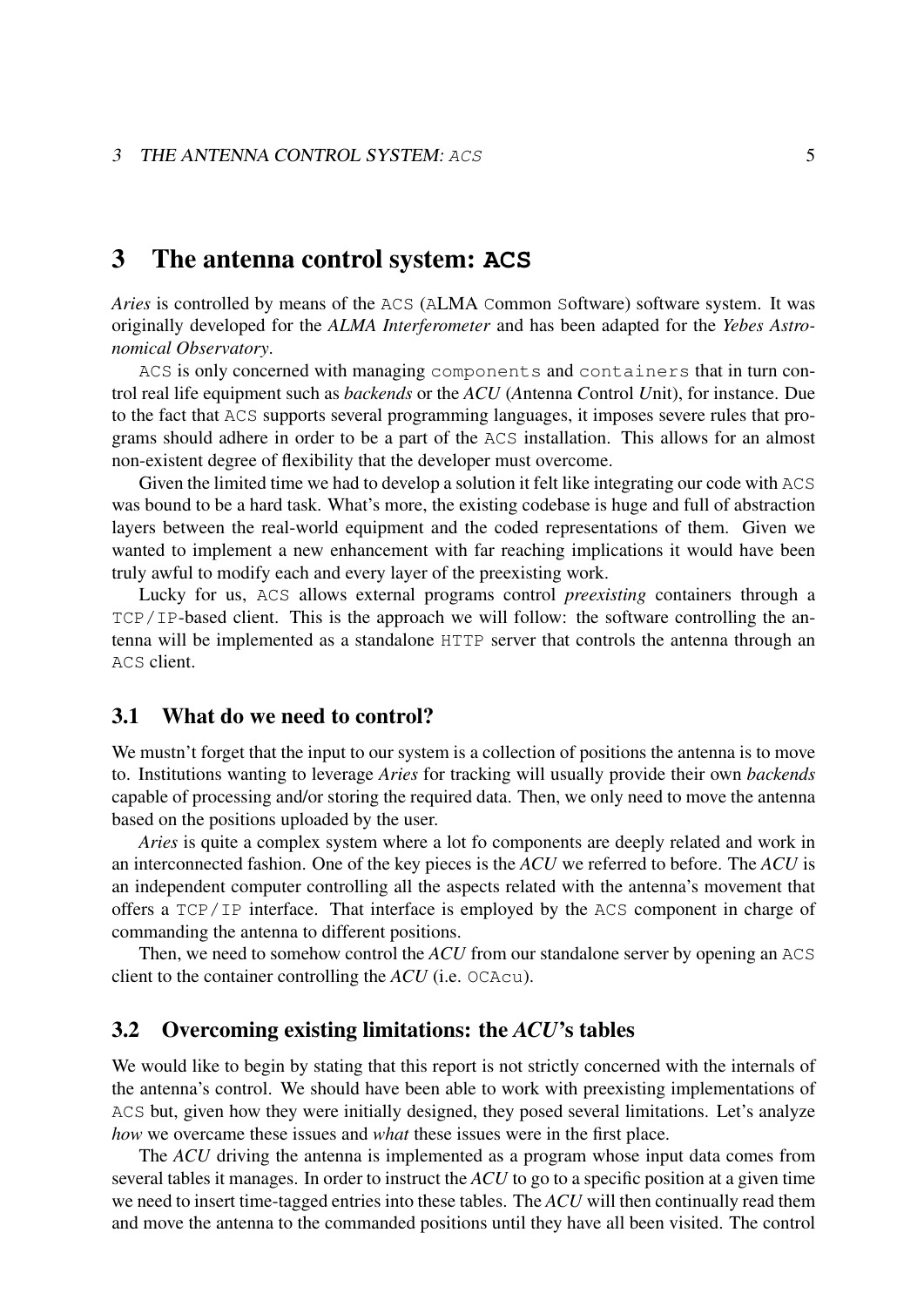#### 3 THE ANTENNA CONTROL SYSTEM: ACS 6

server's task is then acting as an "intermediary" between the clients and the *ACU* itself as it'll receive the commanded positions that it'll then append to the existing *ACU*-managed tables. It is important to note that the *ACU* will interpolate the provided positions in an effort to move in a "smooth" fashion. In a later paragraph we discuss how new positions must be provided in batches of at least 5 elements. This condition is imposed on us by the fact that the *ACU* needs at least 5 points as the input to its interpolation process. This is nonetheless transparent to us: we *implicitly* control this interpolation through the timestamps associated to the commanded positions but we do not need to carry it out ourselves.

Even though the tables themselves are implemented as a *ring buffer*, which means we can think of them as an "infinite" global table, each of them contains 50 entries. The implementation communicating with the *ACU* we found was always adding at least 50 entries to these tables when commanding the antenna. This doesn't pose a problem when we need to upload a precomputed position table with more than 50 positions but, when we have less points (which is our case) that does pose a problem. Those functions wanting to drive the antenna were just replicating the last position  $50 - N$  times where N is the number of positions they did "really" want to visit. This approach might be good enough for certain use cases, but this was not our case. When being driven in real time, we expect clients to provide "small" position batches (with definitely less than 50 positions). We cannot then replicate entries and add them to the tables: we need to somehow circumvent this issue.

One might think that we could just delete unneeded entries and add new ones on demand, but the *ACU* itself isn't too flexible in that regard. We can only either reset the tables, create a new table or add entries to the current one (before it finishes). On top of that we need to specify a reference time at which the table will begin being processed and we need to tag every position with a timestamp relative to the initial time to let the antenna know when it should reach each position. This allows the antenna to interpolate between separated points so that it moves in a smooth fashion, something critical for tracking duties.

We then see how there was no getting around the main limitation: we needed to be able to add a variable number of entries to the main position table. Due to *ACU* limitations this number had to belong to the [5, 50] interval nonetheless. In any case, the limitation was rooted in the fact that the C++ program communicating with the *ACU* stored the positions on a 50 element static array and it iterated over it based on a constant value, not the number of positions we really had to upload to the *ACU* itself. This position array is then uploaded through a TCP/IP socket to the *ACU* so that the commanded positions become effective.

In order to meet our system's requirements we had to dynamically allocate the position arrays through the new operator and to then free them with the delete[] operator. These are practically equivalent to the malloc() and free() C functions for those "classic programmers". Thus, we only had to allocate as many elements as positions we were provided which unlocked the *ACU*'s full potential.

These changes regarding memory management called for alterations in the IDL interfaces that were also enforcing the use of fixed 50-element arrays within ACS. We finally had to write our own method for uploading the dynamic arrays to the *ACU* given the handling of pointers brought up a few subtleties that we didn't have to deal with before. This method had been originally implemented on the reimplemented sockets/ directory. We nonetheless decided to include it in the acu.cpp file instead thus leaving the source files regarding sockets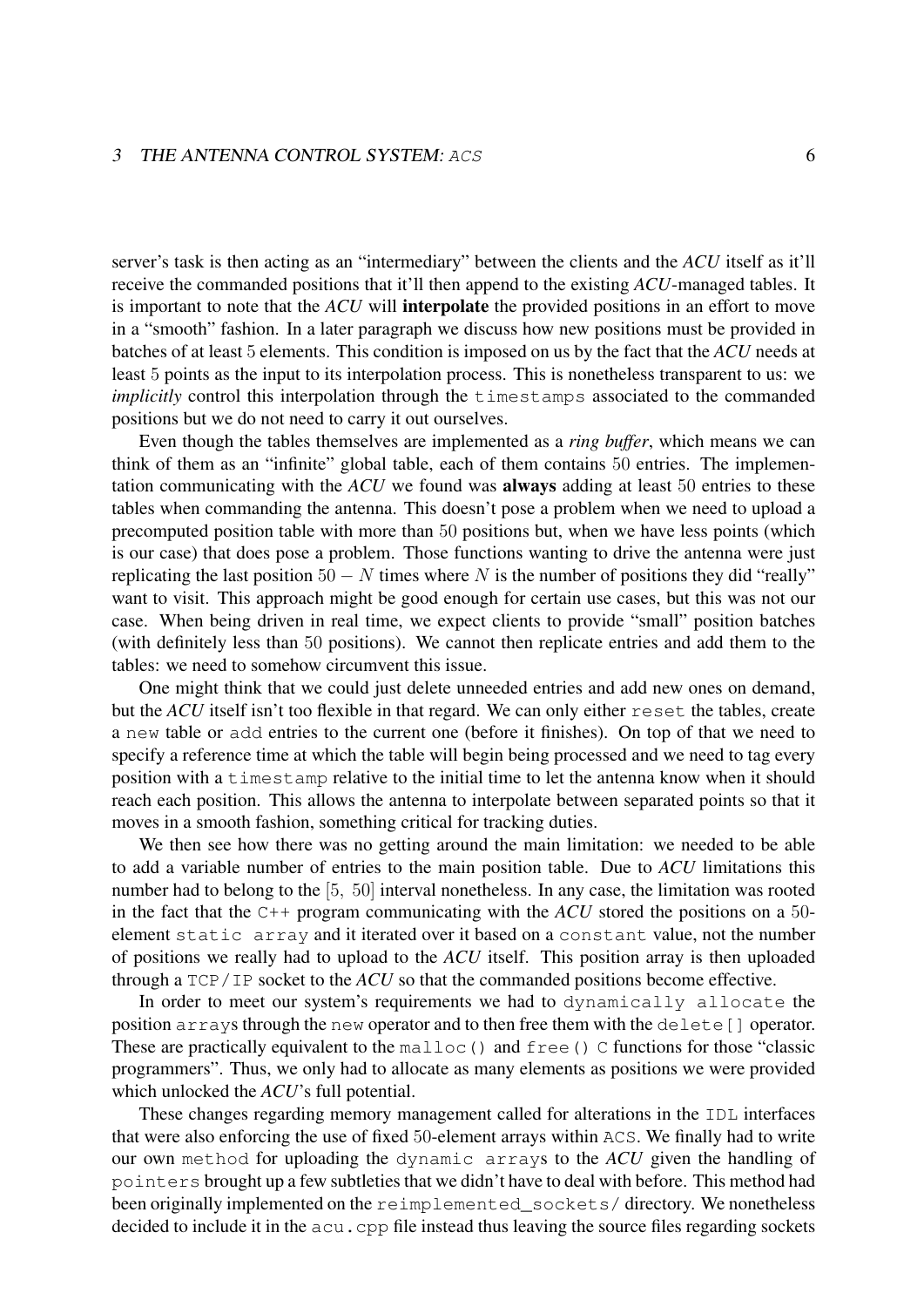untouched. Even though these are not on the "live" antenna control system we have left them here should they come in handy in the future.

All these changes are what we have implemented in the source files found under the reimplemented\_acu\_controller/ directory. These have been running on the antenna for some time now so we are moderately confident that they have been written in a clean and durable way that, up to now, hasn't caused any problems whatsoever.

We have included the method handling the upload of dynamic position entries to the *ACU* together with some dynamic memory allocations on listing [1.](#page-7-1) These lines are all extracted from the acu.cpp file.

```
1 /*
2 Method capable of sending a command containing a dynamic list over a TCP socket.
3 \times 74 UINT32 Acu::writeDynamicCommand(const void* cmd, const int& hdr_size,
5 const void* dyn_data, const int& dyn_size,
6 const void* end flag, const int& end flag size) {
     ACS_SHORT_LOG((LM_INFO, "Sending command header"));
     cmdACU->Write(cmd, hdr_size, 0);
Q10 ACS_SHORT_LOG((LM_INFO, "Sending dynamic data"));
11 cmdACU->Write(dyn_data, dyn_size, 0);
12
13 ACS_SHORT_LOG((LM_INFO, "Sending end flag"));
14 int status = cmdACU->Write(end_flag, end_flag_size, 0);
15
16 ACS_SHORT_LOG((LM_INFO, "Command sent!"));
17
18 return status;
19 }
2021 / \star<br>22
      A dynamic memory allocation and its respective deallocation.
23 + 724 mdpt->az_el_sequence = (TimeAzEl*) new (nothrow) TimeAzEl[sequence_length];
25 delete[] mdpt->az_el_sequence;
```
Listing 1: The WriteDynamic() method and a dynamic allocation.

# <span id="page-7-0"></span>4 The control server

Given how pervasive the IP technology is today, carrying out tasks remotely is usually synonym with providing some sort of IP aware server. We have chosen to leverage the HTTP application protocol (sitting on top of  $TCP$  and  $IP$ ) through the  $೦lask server implementation.$ An external client will supply time-tagged positions for the 40m RT using HTTP requests to a flask-implemented server which will parse and process them. Then, the server acts as an "intermediary" which receives a request containing positions as arguments and passes these to an ACS component (through a python-written client provided by ACS's own internal "machinery") that redirects them to the *ACU*.

As we have pointed out before, the HTTP server has been implemented using  $f$ lask. Flask advertises itself as a *micro web framework* that enables a user to write web applications using the python language. We will be using it in a somewhat "unorthodox" way in the sense that we won't be providing a regular HTTP server offering web pages to users: we'll instead be implementing an HTTP interface through which we can upload positions to the antenna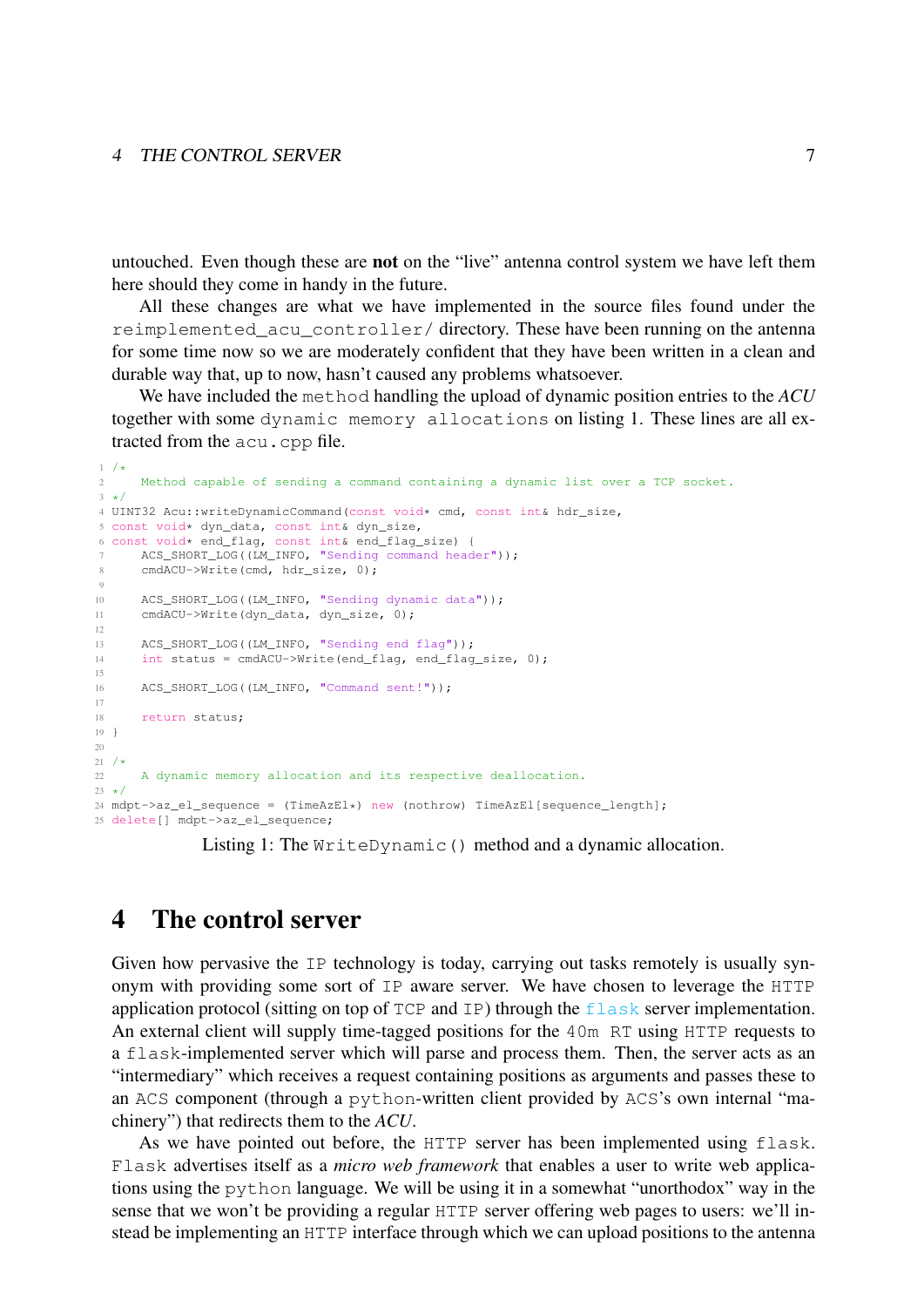and query its current positions for instance. The choice of  $f$ lask over a more traditional HTTP server (such as Apache2 or Nginx) has been motivated by the fact that it's light and that it offers *endpoints*. These *endpoints* are different URL endings that will trigger an associated function when an HTTP request is "aimed at them". This makes responding to these requests and triggering actions through them extremely easy.

#### <span id="page-8-0"></span>4.1 A quick note on **flask**

We have developed a flask server offering five different endpoints to and end user. Each of these endpoints is associated with a function that'll be executed upon the reception of an HTTP request. The function has complete access to the request's data, which lets these requests contain *payloads* such as the positions we are to send the antenna to, for instance. Replies to those requests can of course carry additional data such as the antenna's current position in our case.

Now, if a client wants to make use of the server's functionality it only needs to send HTTP requests to the different endpoints containing the correct payloads (i.e. the contents of the HTTP request message). These requests can be made through programs such as  $wqet$  and curl and from python libraries as well. The client capable of uploading antenna positions we have developed leverages the requests python module, for instance.

We'll look into the payload formats when discussing clients in the next section.

### <span id="page-8-1"></span>4.2 Installation on Debian platforms

Installing flask on a system-wide level can be accomplished with sudo apt update && sudo apt -y install python-flask. We have decided to instead run flask on a *python* virtual environment so that the flask installation is isolated from the rest of the system. We carry our the entire procedure automatically through the launch\_command\_server.sh script which we include on listing [2.](#page-8-2)

```
1 #!/bin/bash
\gamma3 # If the virtual environment doesn't exist create it
4 # and install flask right away. Otherwise
5 # source the existing virtual environment.
6 if [ ! -d antenv ]
7 then
      8 # You may need to run 'sudo apt update && sudo apt -y install python-virtualenv'
     beforehand
9 echo "Creating the antenv virtual environment"
10 python -m virtualenv antenv
11
12 echo "Activating the antenv virtual environment"
13 source antenv/bin/activate
14
15 echo "Updating pip"
16 python -m pip --upgrade install pip
17
18 echo "Installing flask..."
19 python -m pip install flask
20 else
21 echo "Activating the antenv virtual environment"
22 source antenv/bin/activate
23 fi
```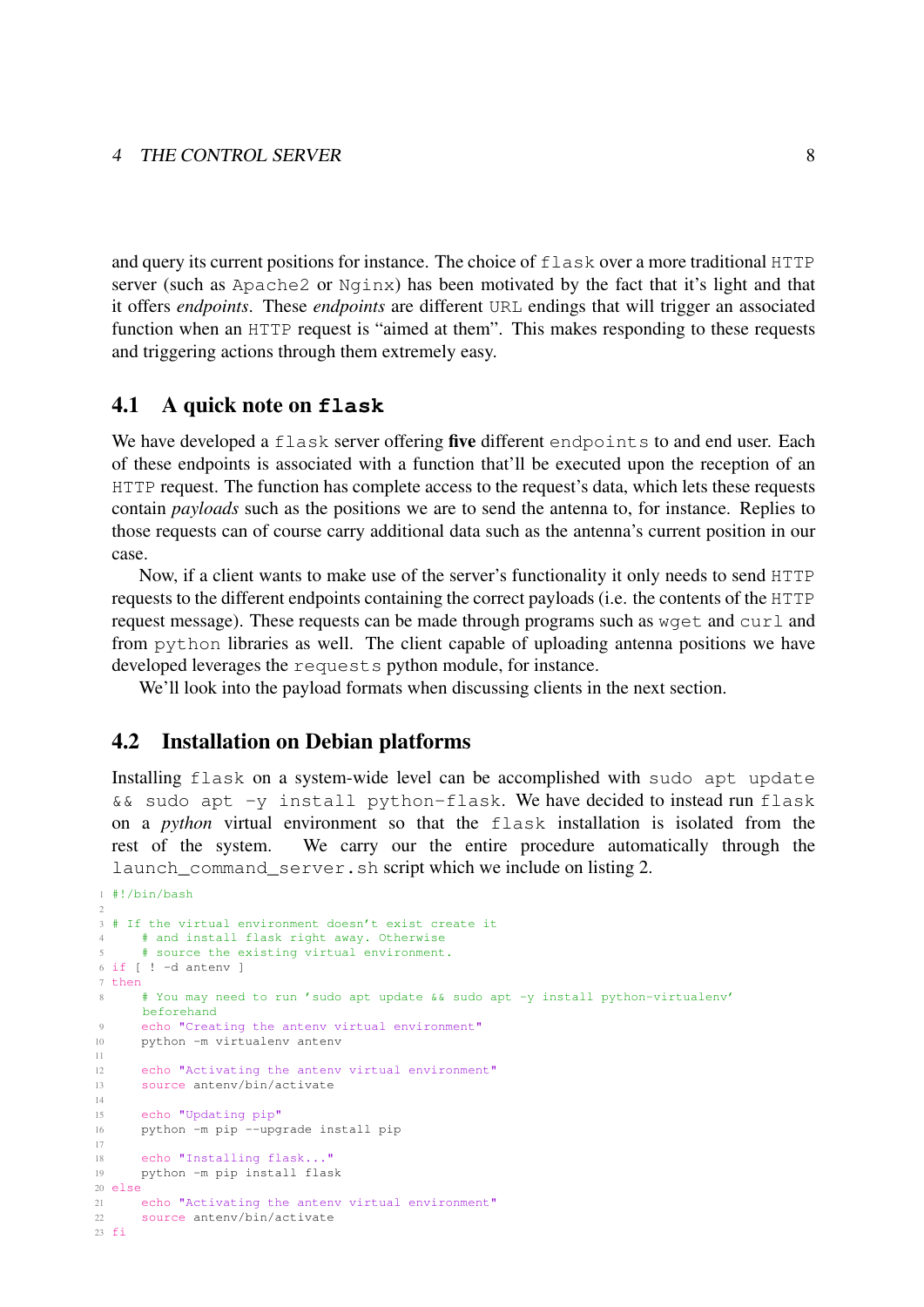$24$  # We tell flask we are running in a development environment # so it doesn't complain! echo "Running the command server" FLASK\_ENV=development python ./antenna\_command\_server.py

Listing 2: Automatic server activation.

#### <span id="page-9-0"></span>4.3 Running the server as a daemon

We have also written a unit file letting the flask server run as a *daemon* controlled by systemd. We are including it on listing [3.](#page-9-2) It currently runs the provisioning server within a virtual environment, but could easily be adapted to run it together with a system-wide installation. Installing the file is just a matter of running sudo cp <server\_unit\_file> /etc/systemd/system on the machine acting as the provisioning server. After that, one should be capable of seeing the service through systemctl status <unit file name>. As usual, we can enable it at boot with sudo systemctl enable <unit\_file\_name> and start it with sudo systemctl start <unit\_file\_name>. This is by no means a guide on using systemd: take these commands with a grain of salt and adapt them to your system.

```
1 [Unit]
2 Description=Flask-based Antenna Control Server
3 After=network.target
 4
5 [Service]
6 User=server-username
7 WorkingDirectory=/path/to/antenna_command_server_source/
8 ExecStart=/bin/bash /path/to/antenna_command_server_source/launch_command_server.sh
9 Restart=always
10
11 [Install]
12 WantedBy=multi-user.target
```
Listing 3: Antenna command server unit file.

# <span id="page-9-1"></span>4.4 The server code

The functionality offered by the command server is decoupled in two different files. The server itself is contained in antenna\_command\_server.py whose contents are displayed on listing [4.](#page-10-0) The server implements the following *endpoints*:

- 1. **/**: Allows a client to check whether the control server is listening. This is considered a *safe* endpoint.
- 2. **/get position test:** Allows testing a client for retrieving positions that's being developed. This endpoint will just return a couple of random numbers. This is considered a *safe* endpoint.
- 3. **/get\_position**: Allows a client to query the antenna's current position. This is considered a *safe* endpoint.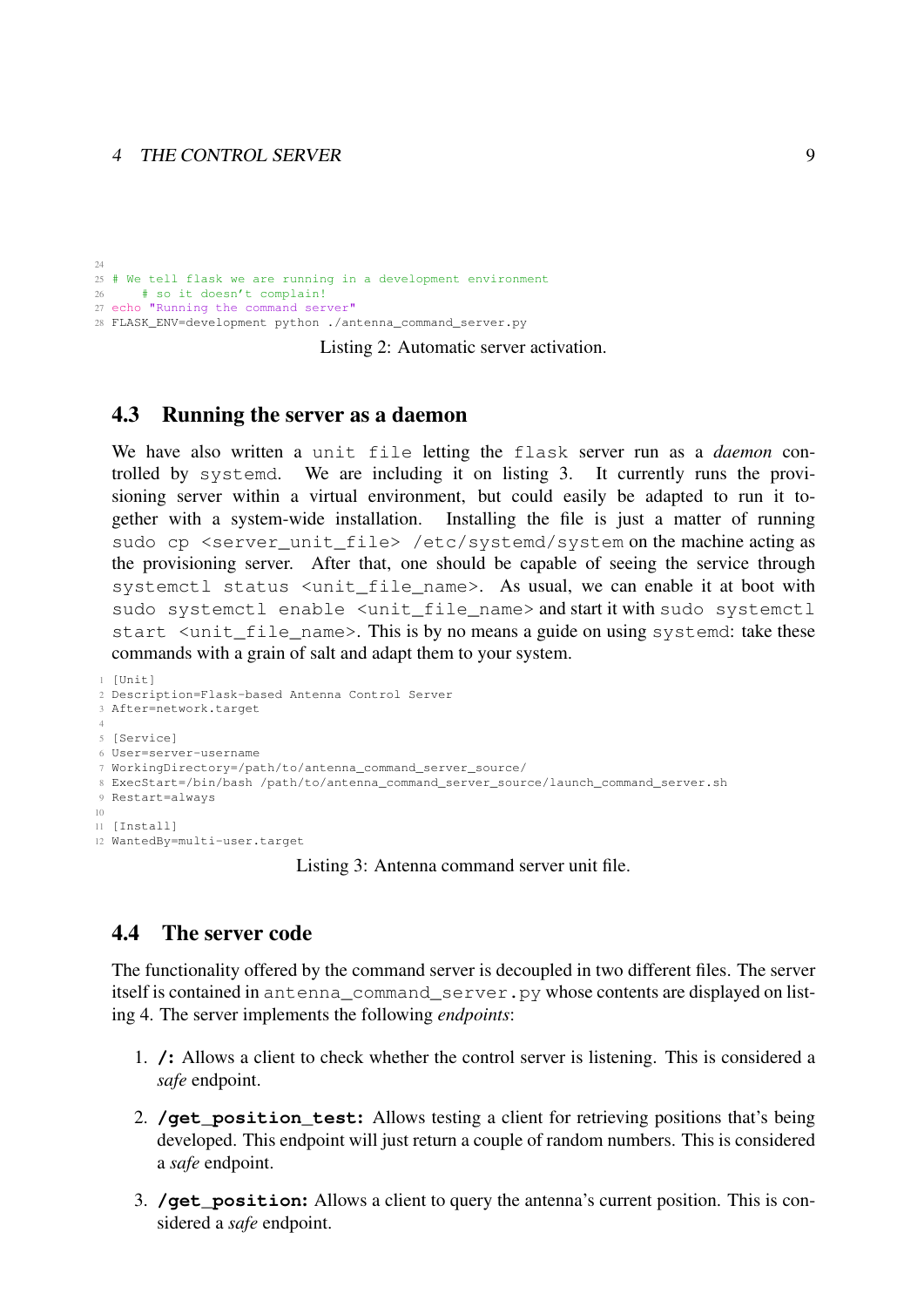- 4. **/upload\_position**: Allows a client to upload a batch of positions to the antenna. This is considered a *risky* endpoint.
- 5. **/halt\_antenna**: Allows a client to stop the antenna's movement. This is considered a *risky* endpoint.

We would like to draw the reader's attention to how we have deemed each of the previous endpoints as either *safe* or *risky*. This distinction is related to whether the associated functions will try to actively command the antenna. The first group will just query ACS for information or just return some information (like **/** does). The latter will instead try to either move or stop the antenna, which could have unintended side effects. That's why these will only be available if whoever brings up the server explicitly enables them by passing the enrisky argument when doing so.

Note that the code contained in listing [4](#page-10-0) is not concerned with the interaction with ACS at any time. We have tried to decouple the logic driving the antenna from the HTTP server itself so that these two parts are as independent as possible. This in turn makes the system modular and easier to upgrade in the future, should new functionalities be required.

```
1 # Import the required modules
2 import flask
3 import random
4 import sys
5 import antenna_commander
 6
7 # Flag controlling whether "risky" endpoints are enabled or not
8 enable_risky_endpoints = False
Q10 # We'll control the definition of risky endpoints based on a parameter
11 # passed through the command line. We'll also print an informative
12 # message regarding the state that's being configured.
13 if {\_}name{\_} == {\_}'{\_}main{\_}':
14 if len(sys.argv) > 1:
15 #if sys.argv[1] == "enrisky":16 if "enrisky" in sys.argv:
17 print("INFO: Risky endpoints are enabled!")
18 enable_risky_endpoints = True
19 else:
20 print("INFO: Risky endpoints are disabled!")
21 else:
22 print("INFO: Risky endpoints are disabled!")
2324 # Instantiate a Flask app
25 app = flask.Flask( name
26
27 # Instantiate the antenna commander
28 ant = antenna commander.antenna commander()
29
30 # Note the following 3 endpoints are considered "safe" and will always be
31 # available when the server is up and running.
32
33 # Define a default endpoint for checking whether the server is listening as it should.
34 @app.route('/')
35 def check_server():
36 return flask.jsonify("You see me! :P" if enable_risky_endpoints else "You see a reduced
      version of me! :P"), 200
37
38 # Define an endpoint allowing the test of clients that are intended to query the antenna's
39 # position
40 @app.route('/get position test')
41 def get_position_test():
```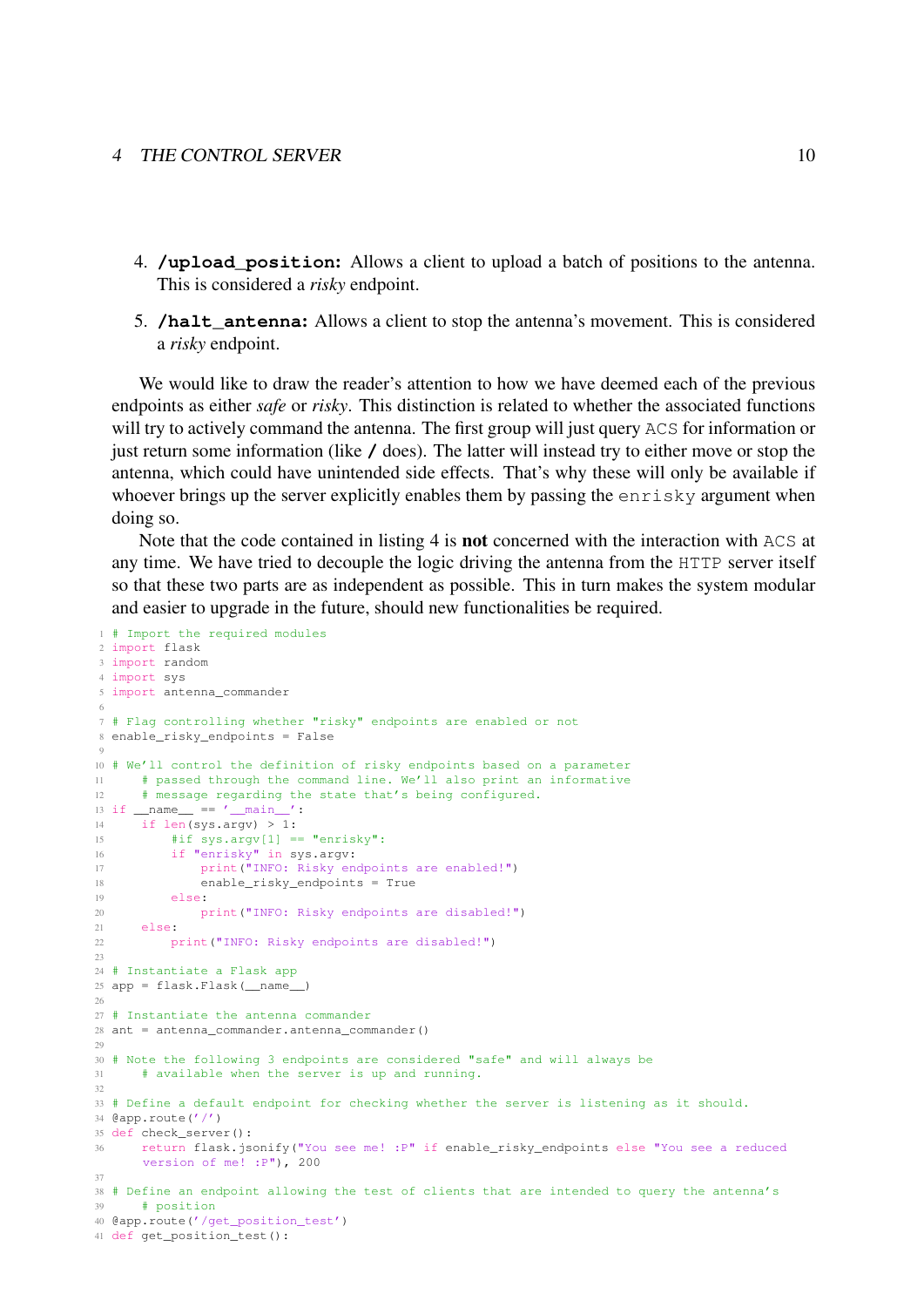```
42 return flask.jsonify({'azimuth': round(random.random() * 360, 2), 'elevation': round(
      random.random() \star 90, 2) })
43
44 # Query the current antenna position
45 @app.route('/get_position')
46 def get_position():
47 return flask.jsonify(ant.currPosition())
48
49 # The following endpoints are considered "risky" and will only be enabled if
50 # an option is explicitly given on the command line.
51 if enable_risky_endpoints:
52 # Upload a given position batch the antenna is to follow
53 @app.route('/upload_position', methods = ["POST"])
54 def upload_position():
55 print("Got a request from {} with content: {}".format(flask.request.remote_addr, flask
     .request.json))
56 pos_data = flask.request.json
57 if ant.gotoHorizontalPosition(pos_data['batch']) == 0:
58 return flask.jsonify("Position sent correctly!"), 200
59 else:
60 return flask.jsonify("There was trouble sending data to the antenna..."), 500
61
62 # Halt the antenna
63 @app.route('/halt_antenna')
64 def halt_antenna():
65 if ant.haltAntenna() == 0:
66 return flask.jsonify("Antenna halted correctly!"), 200
67 else:
68 return flask.jsonify("There was trouble halting the antenna..."), 500
69
70 # Run the flask application
71 if \text{name} == \text{′\_main\_′}:72 try:
73 # Run the flask application
74 app.run(host = '0.0.0.0', port = 8080, debug = False)
75 except KeyboardInterrupt:
76 print("Ctrl + C pressed, exiting...")
77 finally:
78 # Free up any connections made to ACS components
79 ant.release()
80
81 # Exit with a "clean" exit code
82 sys.exit(0)
```
Listing 4: The antenna command server (antenna command server.py).

#### <span id="page-11-0"></span>4.5 The antenna commander

As pointed out in the previous section, we have chosen to implement the logic driving the antenna itself in a separate class in an effort to increase the system's elegance and modularity. This is what came to be the antenna\_commander class (defined on the antenna\_commander.py file) that we include on listing [5.](#page-11-1) The code itself is documented, so we believe it to be a bit pointless to explain things twice. We just want to point out how the server is just concerned with calling antenna\_commander's methods through an instance of the class (i.e. an  $\circ$ b ject). This allows for a simplified server and a cleaner design, just what we sought to achieve.

<span id="page-11-1"></span># ACS-related stuff

from Acspy.Clients.SimpleClient import PySimpleClient

 from Acspy.Nc.Consumer import Consumer import oanAcu40m, oanAntenna, scanUtils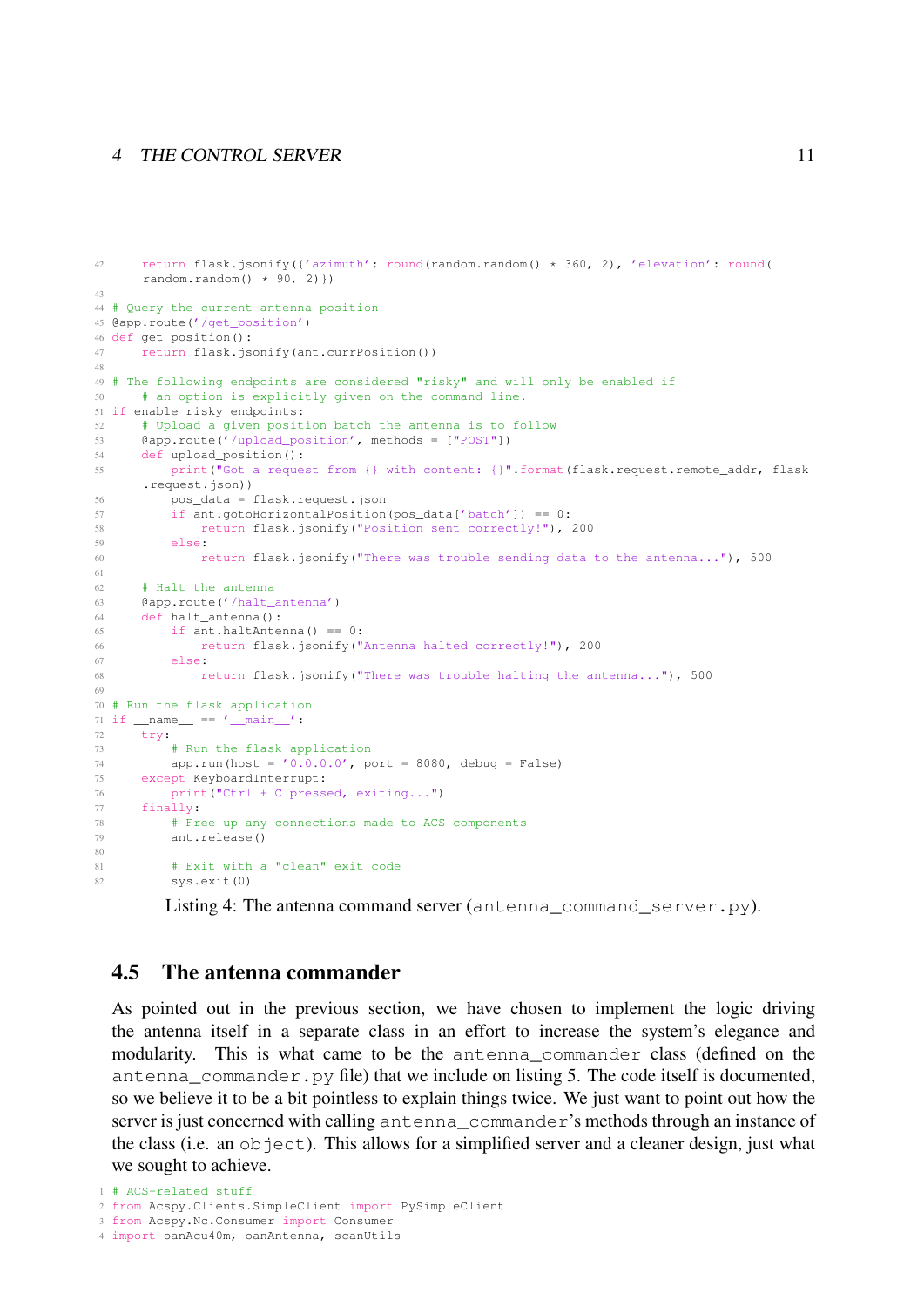```
6 # General purpose modules
7 from datetime import datetime
8 from astropy.time import Time
9 import time, copy
10
11 class antenna_commander():
12 # Open the necessary connections to ACS components
13 def __init__(self, acu_component = "ARIES21"):
14 try:
15 self.sc = PySimpleClient()
16 self._a40m = self.sc.getComponent(acu_component)
17 self.componentName = acu_component
18 self.curr_pos = None
19 self.pos_consumer = Consumer(oanAntenna.MAINAXISCHANNEL)
20 self.pos_consumer.addSubscription(oanAntenna.mainAxisAntennaNotifyBlock, self.
    _positionHandler)
21 self.pos_consumer.consumerReady()
22 except:
23 print("Couldn't open the ACU Component through Name: {}".format(acu_component))
24 ext(-1)25
26 # Initialize the required attributes
27 cdb_element = self.sc.getCDBElement("alma/ANTENNA_40M", "Antenna")[0]
28 self._movementLimits = {
29 k: float(v) for k, v in [(name, cdb_element[name]) for name in ["azUpperLimit", "
    azLowerLimit",
30 "elUpperLimit", "
     elLowerLimit",
31 "vmaxAz", "vmaxEl"
     ]]
32 }
33
34 self._acu_table_limits = {'minLines': 5, 'maxLines': 50}
35
36 self._mis_parameters = {'acuSocketTime': 0.1, 'beganMoving': False, 'refTime': None, '
    pastPositions': [], 'lastTime': None}
37
38 # This method will be called every time a new position notification arrives. It'll
39 # just update the antenna's current position.
40 def _positionHandler(self, antStr):
41 self.curr_pos = antStr
42
43 # Return the antenna's current position
44 def currPosition(self):
45 # Avoid performing the check on a position and then working
46 # with a different one if the handler was called in between!
47 antInfo = self.curr_pos
48 if antInfo is None:
49 return {
50 'dt': datetime(2000,1,1),
51 'azimuth': 0.0,
52 'elevation': 0.0,
53 'azimuth_error': 0.0,
54 'elevation_error': 0.0
55 }
56 else\cdot57 return {
58 'dt': Time(antInfo.jdacu, format = 'jd').datetime.strftime("%Y/%m/%d %
    H:%M:%S.%f"),
59 'azimuth': antInfo.azimuth,
60 'elevation': antInfo.elevation,
61 'azimuth_error': antInfo.azError,
62 'elevation_error': antInfo.elError
63 }
64
65 # Check the passed coordinates are within the required bounds.
```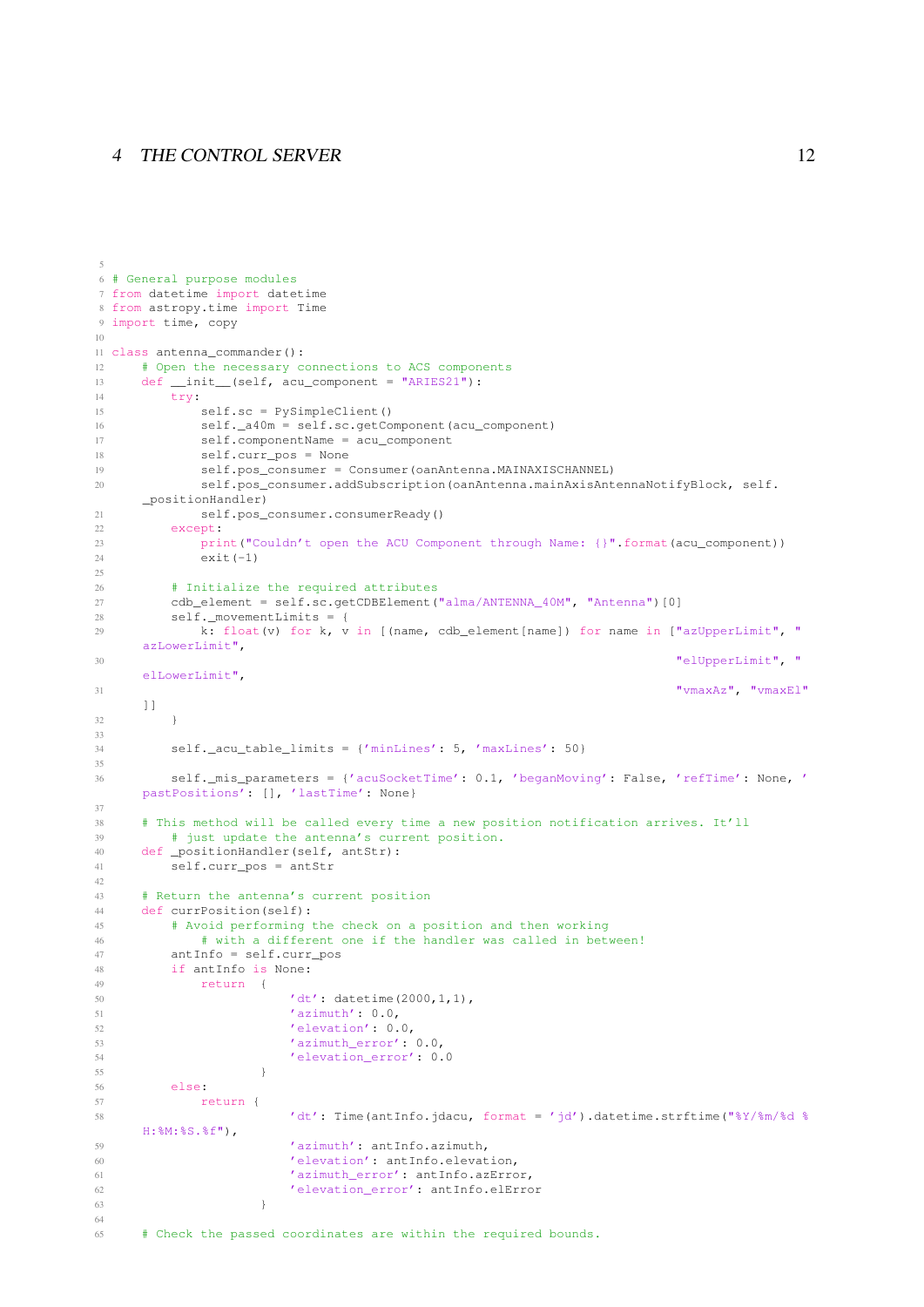```
66 def _validatePositions(self, positions):
67 for position in positions:
68 az = position['azimuth']
69 if az < self._movementLimits['azLowerLimit'] or az > self._movementLimits['
     azUpperLimit']:
70 print ("Provided azimuth ({} deg) coordinate is out of range!".format(az))
71 return -1
72 el = position['elevation']
73 if el < self._movementLimits['elLowerLimit'] or el > self._movementLimits['
     elUpperLimit']:
74 print("Provided elevation ({} deg) cordinate is out of range!".format(el))
75 return -1
76 return 0
77
78 # Move the antenna to the commanded positions
79 def gotoHorizontalPosition(self, newPositions):
80 if self. validatePositions(newPositions) == -1:
81 return
82
83 interpolationMode = oanAcu40m.Acu40m.Newton
84 trackingMode = oanAcu40m.Acu40m.azel
85 minLines = self._acu_table_limits['minLines']
86
87 if not self._mis_parameters['beganMoving']:
88 loadMode = oanAcu40m.Acu40m.newL
89 self._mis_parameters['refTime'] = datetime.strptime(newPositions[0]['startTime'],
      "%Y/%m/%d %H:%M:%S.%f")
90 self._mis_parameters['refTimeStr'] = newPositions[0]['startTime']
91 self._mis_parameters['beganMoving'] = True
92 else:
93 loadMode = oanAcu40m.Acu40m.addL
94
95 alphaDeltaSequence = [
96 oanAcu40m.Acu40m.mainDriveStruct(
97 (datetime.strptime(pos['startTime'], "%Y/%m/%d %H:%M:%S.%f") - self.
     _mis_parameters['refTime']).seconds * 1000,
98 pos['azimuth'],
99 pos['elevation']
100 ) for pos in newPositions
101 ]
102
103 tInt = (datetime.strptime(newPositions[-1]['startTime'], "%Y/%m/%d %H:%M:%S.%f") -
      self. mis parameters['refTime']).seconds/49.0 * 1000
104
105 tInt_steps = [tInt * i for i in range(50)]106
107 alphaDeltaSequence_offsets = [
108 oanAcu40m.Acu40m.mainDriveStruct(
109 int(value),
110 0.0,
111 0.0
112 ) for value in tInt_steps
113 ]
114
115 [alphaDeltaSequence.append(copy.copy(alphaDeltaSequence[-1])) for i in range(minLines
      - len(newPositions))]
116
117 year, doY, msoD = self._toNaturalDate(self._mis_parameters['refTimeStr'])
118
119 print("Start time decomposition: Y = {}\tDoY = {}\t msoD = {}".format(year, doY, msoD)
     )
120
121 print("Commanded position:\n\tST -> {}\n\tLoad mode -> {}\n\tSeq Length -> {}\n\
      tGenerated alpha-delta sequence ->\n{}".format(
122 self._mis_parameters['refTime'], loadMode, len(alphaDeltaSequence),
      alphaDeltaSequence
123 ))
```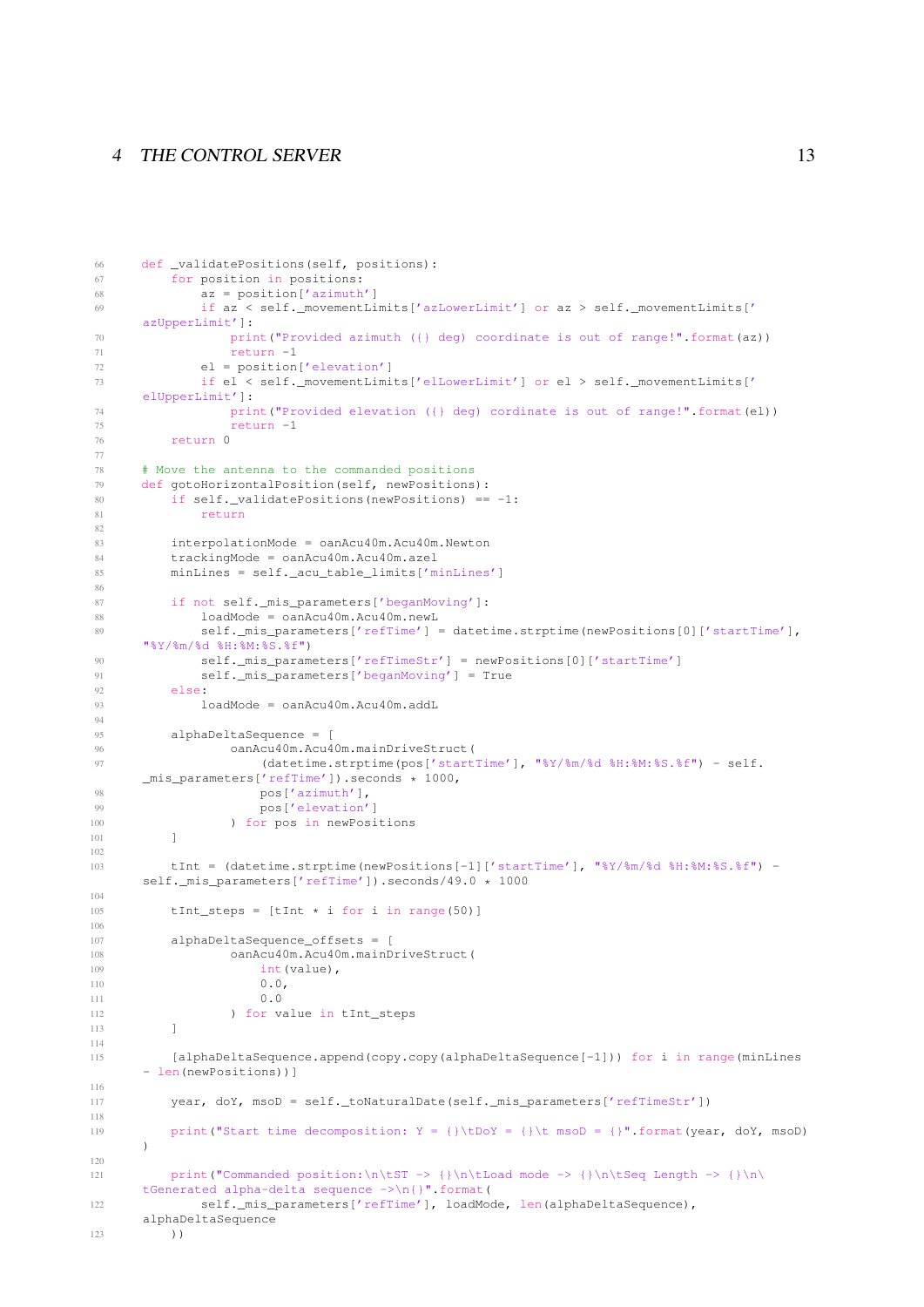```
125 try:
126 self.checkAck(
127 self._a40m.mainDriveProgramTrack(interpolationMode, trackingMode, loadMode,
      len(alphaDeltaSequence), year, doY, msoD,
128 self._movementLimits['vmaxAz'], self._movementLimits['vmaxEl'],
      alphaDeltaSequence)
129 )
130 except Exception as e:
131 print("Exception when calling mainDriveProgramTrack() when driving the antenna!!:
      \frac{1}{8}s" \frac{1}{8} str(e))
132 return -1
133 return 0
134
135 # Bootstrap the process stopping the antenna
136 def haltAntenna(self):
137 res = self._stopSpatialPattern()
138 if res == -1:
139 return -1
140 ret_val = self._stopAntenna()
141 return ret_val
142
143 # Stop the antenna's motors
144 def _stopAntenna(self):
145 self._clearMainDriveTable()
146
147 time.sleep(self. mis parameters['acuSocketTime'])
148
149 try:
150 self._checkAck(self._a40m.mainDriveStop(oanAcu40m.Acu40m.bothS))
151 except:
152 print("Exception when calling mainDriveStop() when stopping the antenna!")
153 return -1
154 return 0
155
156 # Reset the positions currently loaded on the antenna
157 def _clearMainDriveTable(self):
158 az = self._a40m.actPosAz()
159 el = self._a40m.actPosEl()
160
161 nowEph = scanUtils.nowEfem()
162 nowEph = scanUtils.addMSecondstoEfemDateTime(nowEph, 500)
163 year, doY, msoD = scanUtils.yearDayAndMsOfDay(nowEph)
164
165 interpolationMode = oanAcu40m.Acu40m.Newton
166 trackMode = oanAcu40m.Acu40m.azel
167 loadMode = oanAcu40m.Acu40m.resetL
168
169 nlines = self._acu_table_limits['minLines']
170
171 alphaDeltaSequence = []
172 for i in range (0, nlines):
173 ms = int(i \star 1000 / (nlines - 1))<br>174 alphaDeltaSequence.append(oanAcu4
             alphaDeltaSequence.append(oanAcu40m.Acu40m.mainDriveStruct(ms, az, el))
175 for i in range (nlines, self._acu_table_limits['maxLines']):
176 alphaDeltaSequence.append(oanAcu40m.Acu40m.mainDriveStruct(ms, az, el))
177
178 try:
179 self.checkAck(
180 self._a40m.mainDriveProgramTrack(interpolationMode, trackMode, loadMode,
      nlines, year, doY, msoD,
181 self._movementLimits['vmaxAz'], self._movementLimits['vmaxEl'],
      alphaDeltaSequence)
182 )
183 except:
184 print("Exception when calling mainDriveProgramTrack() when stopping the antenna!")
185
```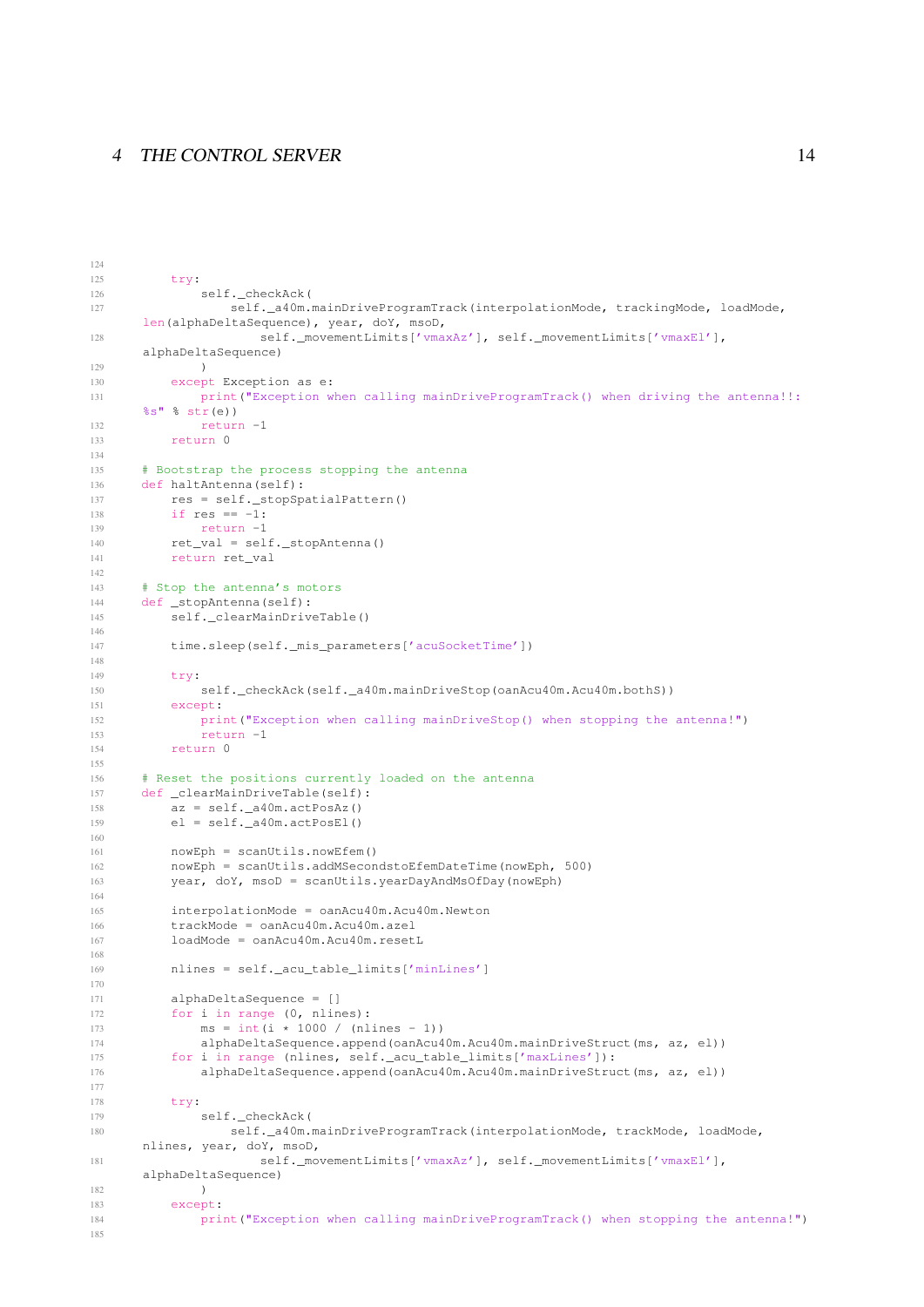#### 5 THE CLIENTS 15

```
186 # Clear the auxiliary position tables
187 def _stopSpatialPattern(self):
188 nowDateTime = scanUtils.nowEfem()
189 year, doY, msoD = scanUtils.yearDayAndMsOfDay(nowDateTime)
190
191 try:
192 self. checkAck(self. a40m.mainDriveProgramOffsetControl(oanAcu40m.Acu40m.stopC,
     year, doY, msoD))
193 except:
194 print("Exceptionw when calling mainDriveProgramOffsetControl() when stopping the
     antenna!")
195 return -1
196 return 0
197
198 # Log out an informative message based on the received ACK from the ACU
199 def _checkAck(self, ackCmd):
200 if ackCmd == oanAcu40m.Acu40m.cmdACCEPTED:
201 return 0
202 else:
203 if ackCmd == oanAcu40m.Acu40m.cmdUNDEF:
204 print("Wrong ACU acknowledgement: Undefined")
205 elif ackCmd == oanAcu40m.Acu40m.cmdPARAMERR:
206 print("Wrong ACU acknowledgement: Parameter error")
207 elif ackCmd == oanAcu40m.Acu40m.cmdLENERR:
208 print("Wrong ACU acknowledgement: message length error")
209 elif ackCmd == oanAcu40m.Acu40m.cmdWRONGMODE:
210 print("Wrong ACU acknowledgement: Wrong mode")
211 else:
212 print("Wrong ACU acknowledgement: Unknown acknowledgment!")
213 return -1214
215 # Extract the year, day of the year and milliseconds of the day from a text-based date
216 def _toNaturalDate(self, date, date_format = "%Y/%m/%d %H:%M:%S.%f"):
217 try:
218 if type(date) == unicode:
219 t = datetime.strptime(date, date_format)
220 elif type(date) == float or type(date) == int:
221 t = Time(date, format = 'mjd').to_datetime()
222 return t.year, t.timetuple().tm_yday, int((t.hour * 3600 + t.minute * 60 + t.
     second) * 1e3 + t.microsecond / 1e3)
223 except:
224 print("The provided date ({}) has some kind of format error!".format(date))
225 return -1, -1, -1226
227 # Release the ACS-related clients and connections to allow for a clean exit
228 def release(self):
229 self.pos_consumer.disconnect()
230 self.haltAntenna()
231 self.sc.releaseComponent(self.componentName)
232 self.sc.disconnect()
```
# <span id="page-15-0"></span>5 The clients

We have written two simple clients taking care of uploading positions and querying the current antenna location, respectively. These are just examples and are enforced upon the user. As long as other clients stick to the *endpoints* defined in our server and the data formats they handle one can use whatever he or she chooses. That's one of the main advantages of leveraging IP-based infrastructure: the clients could very well be written in any other programming language!

Listing 5: The antenna commander (antenna\_commander.py).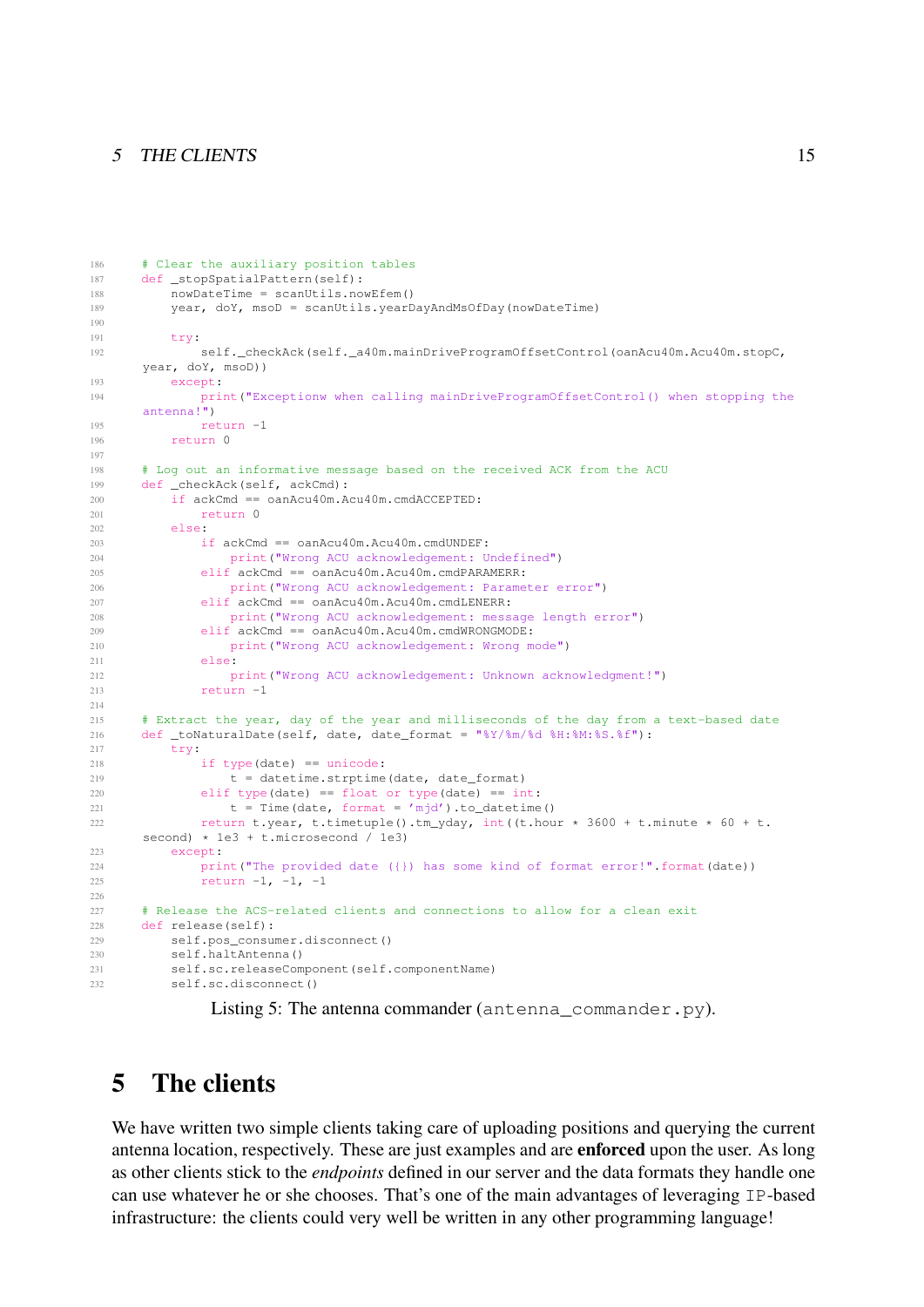Let's analyze how the positions are to be provided to the system and the format they should adhere to.

### <span id="page-16-0"></span>5.1 Specifying the positions

Our system expects to be provided *azimuth* and *elevation* displacements in degrees (º). The clients we have developed supports reading these from a JSON formatted file and sending them right away. This is not compulsory: it's dictated by the client the end user decides to use. Should an institution code their own, they are the ones who should decide the format they feed their own script with. What they must ensure however is that this content is indeed added to the HTTP request content field as a JSON object so that the server can handle it! The opposite is true: the current position of the antenna is provided as a JSON object when queried. It's up to the client to process that information as it pleases.

### <span id="page-16-1"></span>5.2 A client for uploading positions

We have developed a small CLI client written in python that's capable of reading positions from a JSON file and uploading them to the command server. The code is contained in the sample client.py file and it's also provided on listing [6.](#page-16-2)

```
1 # Import the required modules
 2 import requests, sys, json, time
 3 from datetime import datetime, timedelta
 4
5 def main(url, delay):
 6 # Overwrite the start time for the positions and make the batch start now
      ref_t = datetime.now()8
9 # Configure the delay between positions...
10 pos\_delta_t = timedelta(seconds = delay)11
12 # And the delay between batches. Note a batch is made up of 5 positions
13 batch delta t = timedelta(seconds = 5 * delay)
14
15 # Iterate over the batches contained in the 'tesst_displacements.json' file and send them
      to the antenna
16 try:
17 for i, batch in enumerate(json.load(open("test_displacements.json"))['movement_batches
       ']):
18 for j, position in enumerate(batch):
19 position ['startTime'] = (ref t + i * batch delta t + j * pos delta t).strftime
      ("%Y/%m/%d %H:%M:%S.%f")
20 print("Sending position batch:\n\t{}".format(batch)
21 print("POST request status code: {}\n".format(
22 requests.post(url, json = {'batch': batch}).status_code
23 )
24 time.sleep(5 \times delay / 2.0)
25 except KeyboardInterrupt:
26 # Note we can quit the client gracefully by pressing CTRL + C at any moment.
27 exit(0)
\frac{28}{29} if __name_
             = = \sqrt[m]{ } \frac{1}{2} \frac{1}{2} \frac{1}{2} \frac{1}{2} \frac{1}{2} \frac{1}{2} \frac{1}{2} \frac{1}{2} \frac{1}{2} \frac{1}{2} \frac{1}{2} \frac{1}{2} \frac{1}{2} \frac{1}{2} \frac{1}{2} \frac{1}{2} \frac{1}{2} \frac{1}{2} \frac{1}{2} \frac{1}{2} \frac{130 # If no arguments are provided connect to a local server and send positions
31 # every minute
32 if len(sys.argv) == 1:
33 main("http://localhost:8080/upload_position", 60)
34
35 # If a single argument is provided assume it's the URL identifying the server
```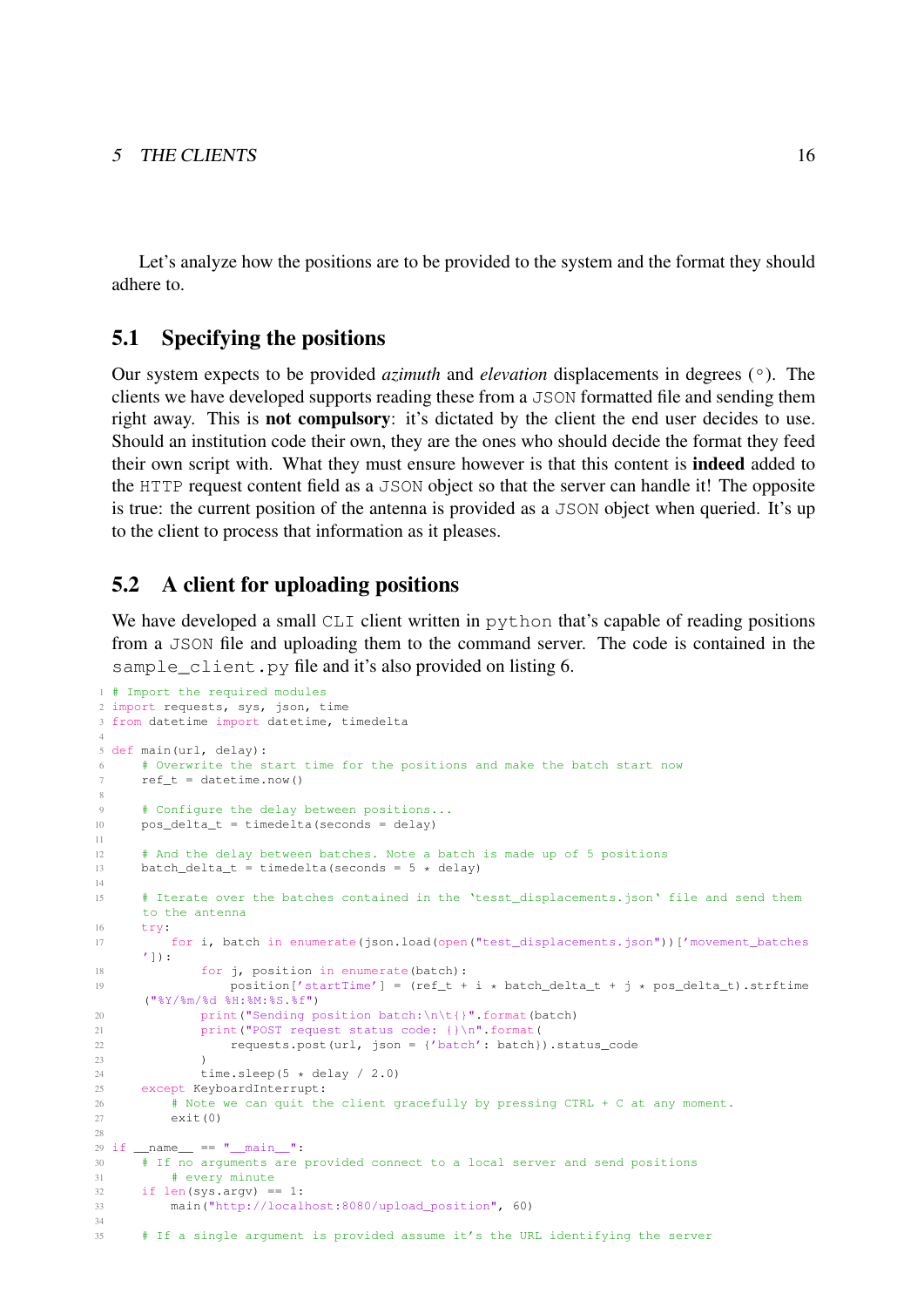#### 5 THE CLIENTS 17

```
36 # and send positions every minute as well.
37 elif len(sys.argv) == 2:
38 if sys.argv[1].startswith('http://'):
39 main(sys.argv[1], 60)
40 else:
41 print("Usage: {} [<server_url>] [<delay_secs>]".format(sys.argv[0]))
42 exit(-1)
43
44 # If two arguments are provided they are both the URL and the delay
45 # between positions in seconds.
46 elif len(sys.argv) == 3:
47 if sys.argv[1].startswith('http://'):
48 try:
49 main(sys.argv[1], float(sys.argv[2]))
50 except ValueError:
51 print("Usage: {} [<server_url>] [<delay>]".format(sys.argv[0]))
52 exit(-1)53
54 # Otherwise tell the user how to use the client properly...
55 else:
56 print("Usage: {} [<server_url>] [<delay>]".format(sys.argv[0]))
57 exit(-1)
```

```
Listing 6: A client for uploading positions (sample_client.py).
```
This client will read positions from the test\_displacements.json file which we provide on listing [7.](#page-17-0) It contains a single 5-position batch. We would also like to mention that our client is overwriting the startTime field in each position so that we speed up the testing procedures. Either our client or a brand new one can be made aware of this data field (that's what we expect clients to do actually) to just pass it transparently to the commanding server. This would simplify the client's logic as it would only need to read the positions and pass them "as is" to the server. As we stated before, we have not used these positions willingly so that tests could be carried out faster without the need to modify these dates each time we launched the client.

```
1 {
2 "movement_batches": [
3 \qquad \qquad4 \qquad \qquad \{5 "azimuth": 41,
6 "elevation": 87,
7 "startTime": "2021/03/23 10:00:00.000"
8 },
9 {
10 "azimuth": 42,
11 "elevation": 87,
12 "startTime": "2021/03/23 10:01:00.000"
13 \Big\},
14 \{15 "azimuth": 43,
16 "elevation": 87,
17 "startTime": "2021/03/24 10:05:00.500"
18 },
19 {
20 "azimuth": 44,
21 "elevation": 87,
22 "startTime": "2021/03/24 10:05:00.500"
23 },
24 {
25 "azimuth": 45,
26 "elevation": 87,
27 "startTime": "2021/03/24 10:05:00.500"
28 }
```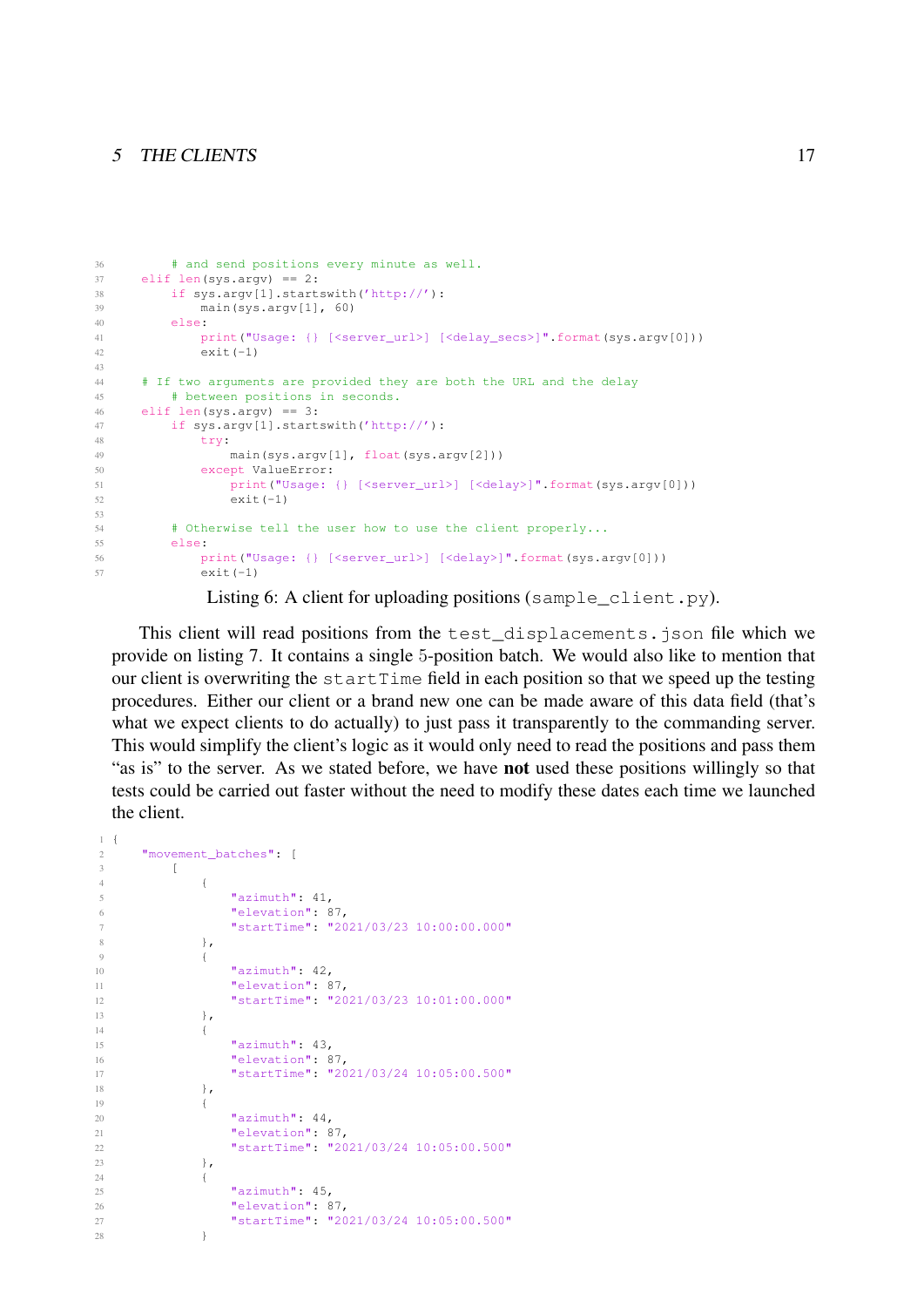```
29 ]
30 ]
31 }
```
Listing 7: The test displacemens we have worked with (test\_displacements.json).

#### <span id="page-18-0"></span>5.3 A client querying the current antenna location

We have also developed a very simple CLI based python client that leverages the get\_position\_test endpoint to showcase how a client could query the current antenna position. The code is contained in the position\_client.py file and it's also provided for convenience on listing [8.](#page-18-2)

```
1 # Import the needed modules
2 import requests, time, sys
 3
4 def main(url, refresh rate = 2.5):
     try:
6 # Just query positions indefinitely until stopped with CTRL + C
7 while True:
8 \# Get the current position
9 curr_pos = requests.get(url + "/get_position").json()
10
11 # And print the information
12 print("Antenna position at {}:\n\tAzimuth:\t{:.4f} deg\n\tElevation:\t{:.4f} deg\n
     \tAzim. Error:\t{:.2f} arcsec\n\tElev. Error:\t{:.2f} arcsec\n".format(
13 curr_pos['dt'], curr_pos['azimuth'], curr_pos['elevation'], curr_pos['
     azimuth_error'], curr_pos['elevation_error']
14 ) )
15
16 # Wait a bit before requesting the next position
17 time.sleep(refresh_rate)
18 except KeyboardInterrupt:
19 exit(0)
2021 if {\_}name{\_} == {\_}^\text{max} {\_} == {\_}^\text{max} {\_}^\text{max} :
22 # If we are run with no arguments connect to a local server
23 if len(sys.argv) == 1:
24 main("http://localhost:8080")
2526 # If we are provided a single argument assume it's the server's URL
27 elif len(sys.argv) == 2:
28 main("http://" + sys.argv[1])
2930 # Otherwise tell the user how to use us!
31 else:
32 print("Usage: {} [server-root-url]".format(sys.argv[0]))
```
Listing 8: A client querying positions (position\_client.py).

# <span id="page-18-1"></span>5.4 A manual client

We have also developed a very simple client for uploading positions in a manual fashion. The client itself is implemented on file manual\_client.py and we are not providing it here as we believe it adds little value to an "end user". If one really wants to see how it's coded it can be accessed on the repository. We just wanted to mention its existence to show evidence on how one can implement virtually any imaginable client as long as he or she sticks to the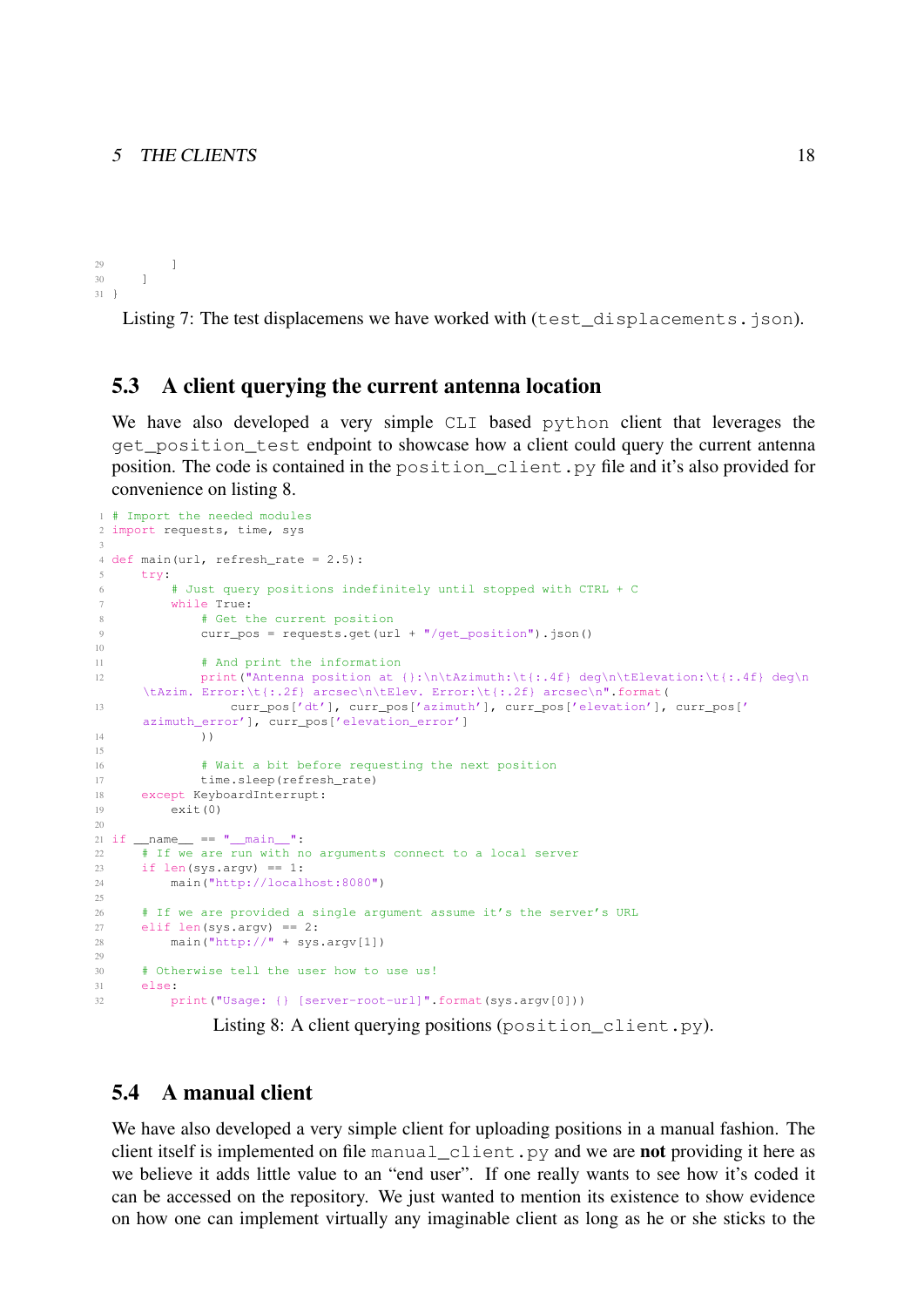interface provided by the server. The idea behind this otherwise "strange" client was making the development and testing of the server easier by giving us a tighter control over the timing with which positions were uploaded.

# <span id="page-19-0"></span>6 Providing a secure connection over the **Internet**: **WireGuard**

VPNs come in many shapes and sizes. We need to differentiate between what a VPN is and how it's implemented. VPNs *emulate* the services characterizing private networks such as the observatory's LAN whilst relying on public infrastructure such as the Internet. A common technology supporting them is MPLS (MultiProtocol Label Switching) which is label or connection oriented. This technology is gaining momentum in the backbone of Internet service providers (ISPs) for instance. Some other options exist, such as IPSec and OpenVPN but we have decided to leverage a rather new technology.

One of the aspects setting WireGuard aside from its competitors is that it's implemented in kernel-space. This mind boggling term is just a "fancy" way of saying that it's deeply interwoven in the operating system itself which, in turn, translates to a faster operation and a myriad of fantastic and powerful options. What we are the most concerned with is the fact that this technology is implemented as a standard network interface in the Linux kernel. This interface is not a physical one but the kernel will handle it as a regular point-to-point interface.

One might wonder why we would go to such lengths when the use of a VPN is not "strictly" required in our case: we could just expose a port to the public Internet to make the antenna control server visible to the outside world. Opening ports up on public IP addresses is bound to send chills down everyone's spine. In doing so we are enabling anybody to send information to the process bound to the specified port and, given the sophistication of today's attacks, we are just providing a recipe for disaster. We then need a way of limiting the freedom of external users whilst still providing access to whoever needs it. This feat is easily accomplishable by a VPN when working in coordination with a firewall. This is why we feel the use of a full-fledged VPN is justified.

We would like to note that, as we later discuss in more detail on section [7,](#page-24-2) this VPN implementation offers a restricted access to the observatory's internal network. Thanks to a firewall implemented through iptables, we only allow external users to communicate with specific ports on the Observation Control Computer seen on figure [1.](#page-3-2) This implies that, even though external peers are physically connected to the entirety of the internal network, they can only access a single machine: they are effectively isolated so as to guarantee the observatory's network security.

### <span id="page-19-1"></span>6.1 Certificate generation and double layer cryptography

In order for a user to access the Observatory's network through the VPN he or she needs a *certificate*. This is nothing more than a text document containing the encryption keys to be used between said client and the VPN server itself when exchanging data. Then, a *certificate* offers both authentication and encryption services. These certificates are to be generated by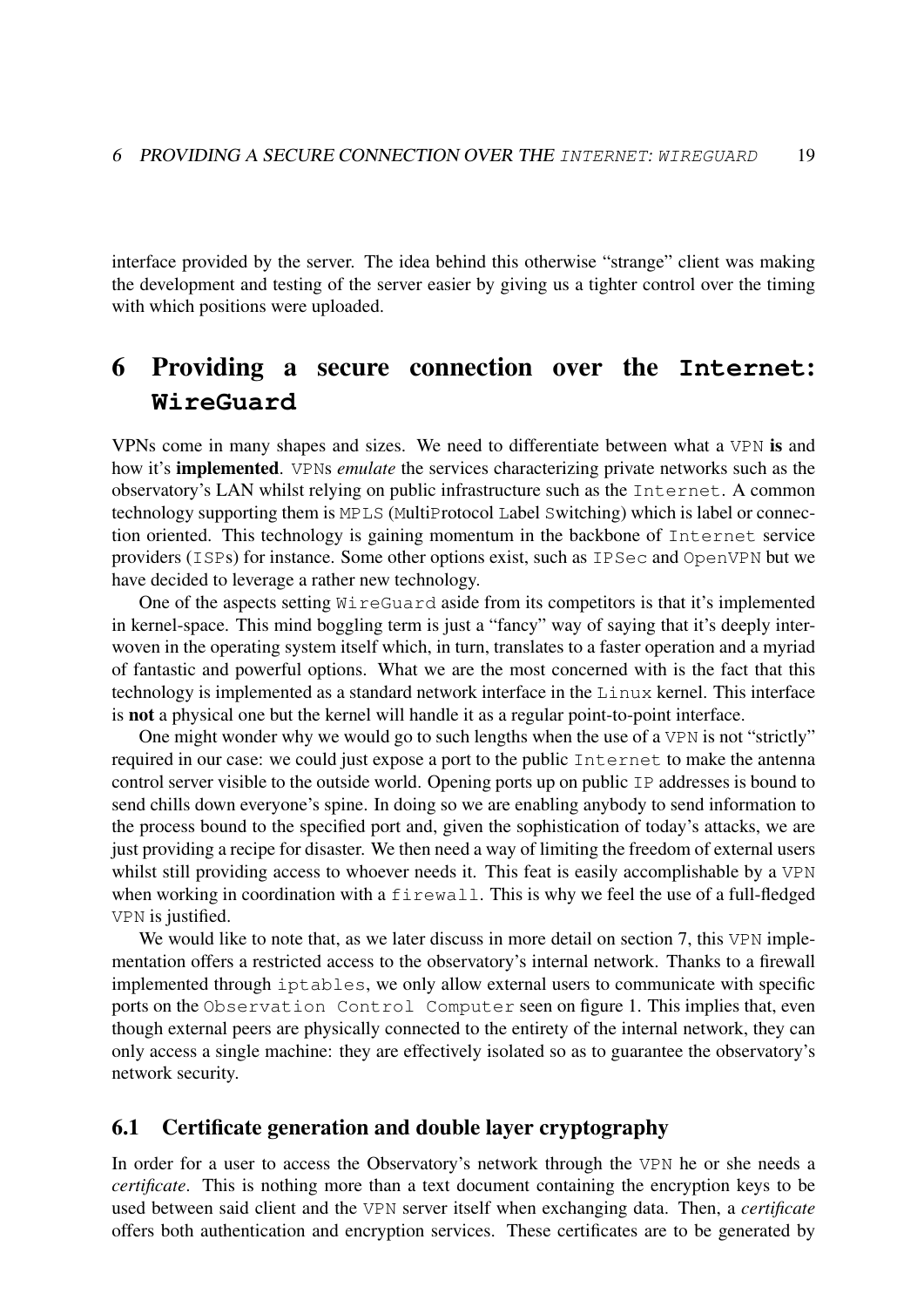the Observatory's personnel to then be provided to external users who are to access the internal network.

As we stated before, data exchanged over the public Internet between clients and the server is encoded so that it cannot be captured by anybody in between. WireGuard can leverage both symmetric and asymmetric key encryption for this task.

As its name implies, asymmetric key encryption uses two different keys, a public and a private one. The catch is that the public key is generated from the private key and, more importantly, one cannot recover the private key from the public key. This way of doing things is based on "one-way" functions that make it too computationally expensive to compute in the "opposite" direction. This scheme is what SSH uses, as it is based on RSA keys after all.

Even though asymmetric key cryptography solves the ever pressing problem of key distribution, it is a bit slower than symmetric key encryption. This latter option leverages a single, pre-shared key to encrypt data. It is indeed faster but, how can we share the key over an insecure medium? That's the problem asymmetric key cryptography solves very elegantly. When we have access to both schemes we can do the following:

- 1. Use asymmetric key cryptography to share a symmetric key. The key itself is rather small, so it's not a cumbersome, time consuming process.
- 2. Use the symmetric key we just shared to exchange data in a secure fashion faster than we would normally be able to with asymmetric keys.

What's more, the symmetric key adds a layer that's "quantum resistant". The term "quantum" tends to be jaw dropping in the field of science, or a synonym for a ton of money in the consumer realm. Given already developed quantum algorithms like Shor's, factoring large numbers is bound to get feasible in terms of time (the matter regarding the feasibility of useful quantum computers is another topic). Some asymmetric key cryptography algorithms such as RSA rely on the impossibility of factoring large numbers in a reasonable time to remain secure. That means that, should a quantum computer appear, these algorithms would stop being secure right away. This is not the case with symmetric algorithms as they do not rely on factoring numbers to generate keys. That's why they are considered "quantum secure" or "quantum resilient".

Asymmetric keys will need to be generated for each new peer and we can optionally generate symmetric keys for each new of these new peers as well. Just like any other peer, the server has got its own asymmetric keys. The next subsection showcases the commands used to generate new pairs of keys.

#### <span id="page-20-0"></span>6.1.1 Generating asymmetric and symmetric keys

Once WireGuard is installed on a linux-based machine we have the wg utility. We can leverage it to generate private and public keys as well as symmetric ones. This can be done with the wg genkey, wg pubkey and wg genpsk utilities, respectively. Some examples are provided on [9.](#page-21-3) Note that private keys must remain private. One can assure this by setting a 600 permission to the generated files.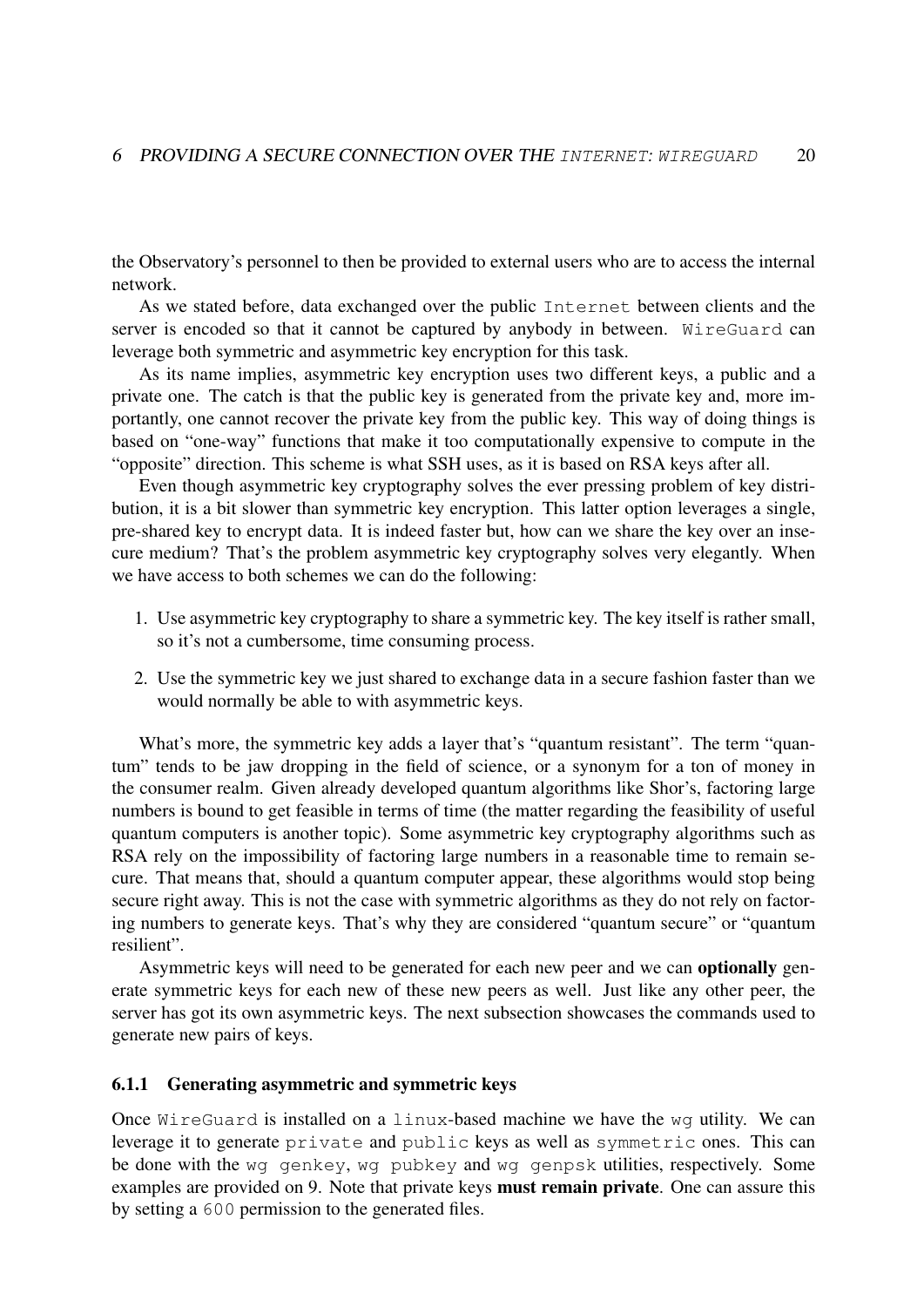```
1 # Generate a private key, saving it to 'priv.key' and it's public counterpart
    # saving it to 'pub.key'.
3 wg genkey | tee priv.key | wg pubkey > pub.key
4
5 # Generate a symmetric key and save it to 'sym.key'
6 wg genpsk > sym.key
```
Listing 9: Generating WireGuard keys.

### <span id="page-21-0"></span>6.2 Installing **WireGuard** on a **Debian 10** (**Buster**) server

Even though WireGuard leverages the peer-to-peer architecture, we can adapt it to our needs by exploiting the server-client paradigm. We'll then have  $N$  peers where one of them will behave as a server whilst the  $N - 1$  others act as clients. We can configure each peer in such a way that, even though WireGuard treats them in a similar way, we are indeed making each behave as either a client or a server. This model is easily scalable to manage arbitrarily large corporate networks and that's one of the reasons it's slowly making its way into the observatory's network as the *de facto* solution enabling staff to work remotely. We can then generate a certificate for any enterprise that might be willing to use the antenna control system we have devised.

Please note some of the commands in the following sections will need to be run with elevated privileges. This can be achieved through sudo or by running the commands as root him/herself. The latter can be attained by running  $su -$ , for instance.

#### <span id="page-21-1"></span>6.2.1 Enabling **backports**

On Debian releases older than Bullseye (Debian 11), we need to enable the backports repository in order to get a hold of the needed packages. Anybody is free to compile WireGuard from source. It's not a monumental task as seen [here,](https://www.wireguard.com/compilation/) but it does make it harder to keep up with the new updated versions. On the other hand, we can rest assured that we have the latest version if we compile the sources ourselves... The source git repository for the project can be found [here.](https://git.zx2c4.com/wireguard-tools/tree/)

In any case, one only needs to add the line found on listing [10](#page-21-4) to /etc/apt/sources.list. This can be done either automatically (this is what's shown on the aforementioned listing) or through a text editor such as vim or nano. We would like to point out, as a curiosity, why we haven't included a repository starting with deb-src. These are only needed if one wants to explicitly download the sources for a given package instead of the compiled binary version. We won't be needing it, so we didn't add it on our sources.list.

<span id="page-21-4"></span>1 echo 'deb http://deb.debian.org/debian buster-backports main' | sudo tee -a /etc/apt/sources. list

Listing 10: The backports repository

#### <span id="page-21-2"></span>6.2.2 Installing the packages

Once the backports are added to the system one can just run the command found on listing [11](#page-22-1) to install the required packages. Note the wireguard package is a *metapackage* in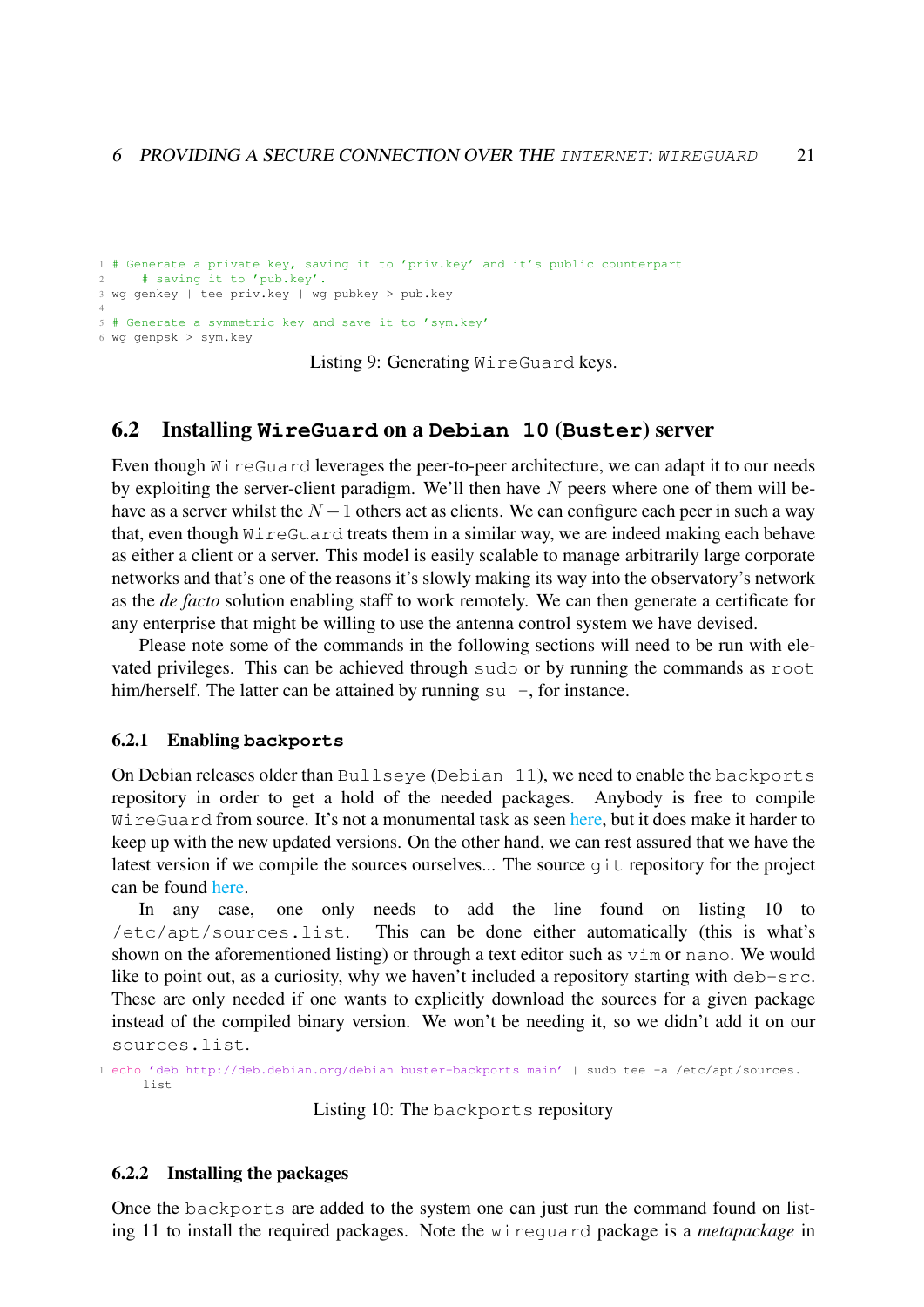the sense that it contains nothing. It just depends on the wireguard-tools and either the wireguard-dkms or wireguard-modules packages so that they are both installed. This is quite a common practice with package managers.

<span id="page-22-1"></span>1 apt update && apt install wireguard

Listing 11: Installing WireGuard

It's also curious to note how we will install either the wireguard-dkms or wireguard-modules package. As WireGuard runs as a kernel module (i.e. it doesn't live in the user space) it needs to install itself in a particular way in order to run. Starting with the  $5.x.x$  Linux kernels, the WireGuard module is installed in a certain way, whilst with previous versions one needs to leverage the *DKMS* "system" to circumvent some kernel limitations. Even though this doesn't really affect the user, it's a nice thing to be aware of.

#### <span id="page-22-0"></span>6.2.3 Installing **WireGuard** on certain kernels

We had to install WireGuard on a machine running the 4.19.0-6-amd64 Linux kernel. There's an error related to a security vulnerability as described [here](https://bugs.debian.org/cgi-bin/bugreport.cgi?bug=959157) that was solved by changing the name of a struct member. Whilst this doesn't affect the 4.19.0-13-amd64 or 4.19.0-16-amd64 kernels (which we also employ at the observatory), it did prevent the WireGuard DKMS module from compiling correctly on the aforementioned release.

In order to fix the issue we had to manually edit the /usr/src/wireguard-1.0.20210219/compat/compat.h file to fix the naming of a struct member. We altered line 94 by removing the ! logical operator preceding a defined(ISDEBIAN) check from the line shown on listing [12.](#page-22-2) A correct version is included in listing [13.](#page-22-3) The change will force the line on listing [14](#page-22-4) to be preprocessed, thus solving the issue. We will then have to run dpkg  $-\text{confique}$  -a to rebuild the package and the installation should now be successful.

<span id="page-22-2"></span>1 #elif (LINUX\_VERSION\_CODE < KERNEL\_VERSION(5, 4, 5) && LINUX\_VERSION\_CODE >= KERNEL\_VERSION(5,  $(4, 0))$  || (LINUX\_VERSION\_CODE < KERNEL\_VERSION(5, 3, 18) && LINUX\_VERSION\_CODE >= KERNEL\_VERSION(4, 20, 0) && !defined(ISUBUNTU1904)) || (!defined(ISRHEL8) && !defined( ISDEBIAN) && !defined(ISUBUNTU1804) && LINUX\_VERSION\_CODE < KERNEL\_VERSION(4, 19, 119) && LINUX\_VERSION\_CODE >= KERNEL\_VERSION(4, 15, 0)) || (LINUX\_VERSION\_CODE < KERNEL\_VERSION(4, 14, 181) && LINUX\_VERSION\_CODE >= KERNEL\_VERSION(4, 10, 0)) || (LINUX\_VERSION\_CODE < KERNEL\_VERSION(4, 9, 224)  $\&\&$  LINUX\_VERSION\_CODE >= KERNEL\_VERSION(4, 5, 0)) || ( LINUX\_VERSION\_CODE < KERNEL\_VERSION(4, 4, 224) && !defined(ISUBUNTU1604) && !defined( ISRHEL7))

#### Listing 12: Wrong line from WireGuard's source code.

<span id="page-22-3"></span>1 #elif (LINUX\_VERSION\_CODE < KERNEL\_VERSION(5, 4, 5) && LINUX\_VERSION\_CODE >= KERNEL\_VERSION(5, 4, 0)) || (LINUX\_VERSION\_CODE < KERNEL\_VERSION(5, 3, 18) && LINUX\_VERSION\_CODE >= KERNEL\_VERSION(4, 20, 0) && !defined(ISUBUNTU1904)) || (!defined(ISRHEL8) && defined( ISDEBIAN) && !defined(ISUBUNTU1804) && LINUX\_VERSION\_CODE < KERNEL\_VERSION(4, 19, 119) && LINUX\_VERSION\_CODE >= KERNEL\_VERSION(4, 15, 0)) || (LINUX\_VERSION\_CODE < KERNEL\_VERSION(4, 14, 181) && LINUX\_VERSION\_CODE >= KERNEL\_VERSION(4, 10, 0)) || (LINUX\_VERSION\_CODE < KERNEL\_VERSION(4, 9, 224) && LINUX\_VERSION\_CODE >= KERNEL\_VERSION(4, 5, 0)) || ( LINUX\_VERSION\_CODE < KERNEL\_VERSION(4, 4, 224) && !defined(ISUBUNTU1604) && !defined( ISRHEL7)

#### Listing 13: Correct line from WireGuard's source code.

<span id="page-22-4"></span><sup>1</sup> #define ipv6\_dst\_lookup\_flow(a, b, c, d) ipv6\_dst\_lookup(a, b, &dst, c) + (void \*)0 ?: dst

Listing 14: Line defining the ipv6 dst lookup flow memeber.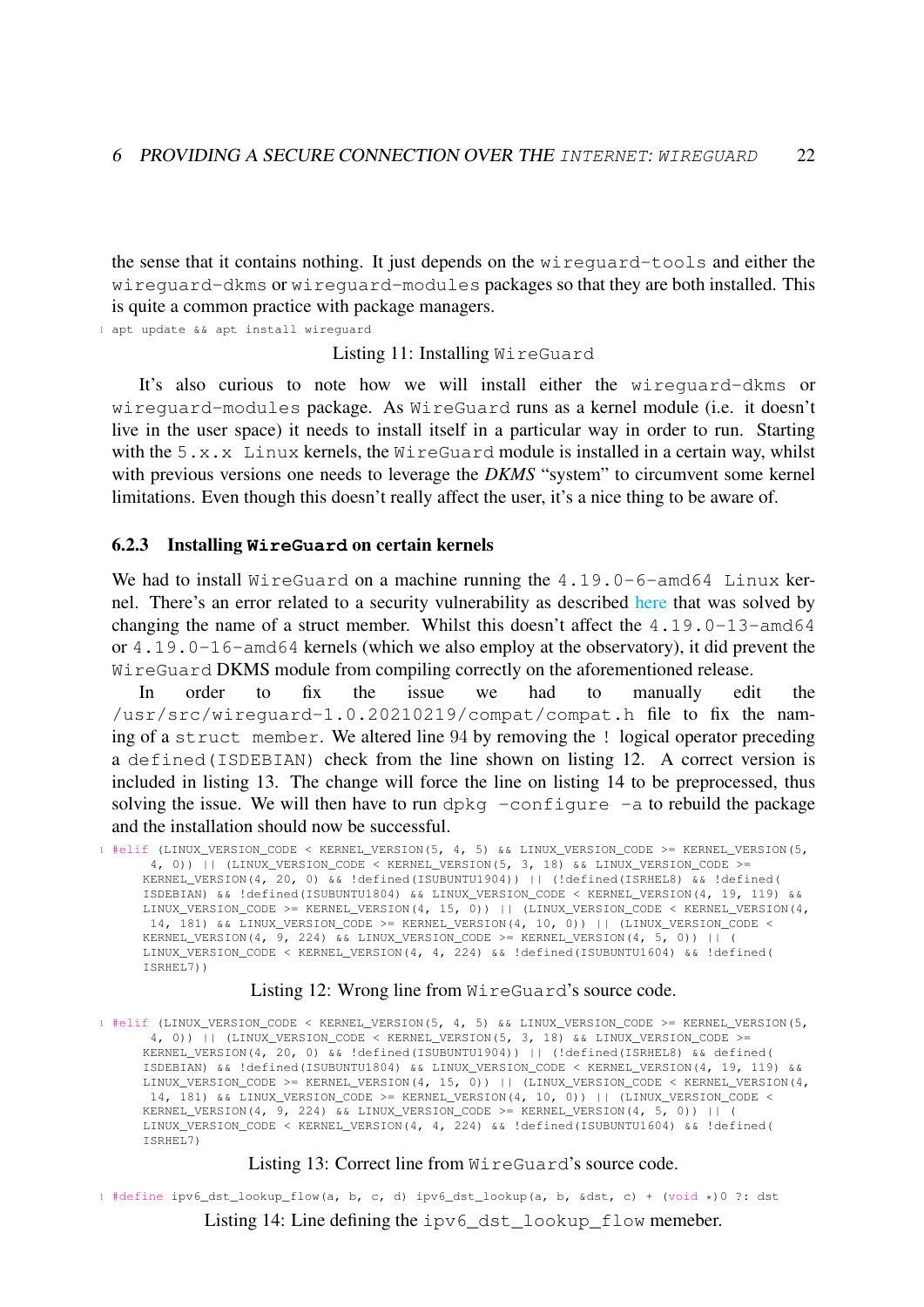

<span id="page-23-2"></span>Figure 2: The WireGuard GUI.

# <span id="page-23-0"></span>6.3 Installing the **WireGuard** client

A VPN client only needs to install the WireGuard Client and import the VPN certificate that's provided to him or her. Both Windows and macOS have graphical clients available. When it comes to Linux-based distributions we can make use of the wg-quick utility. We'll get into GUI options for linux in due time. As a bonus, it's nice to know we have clients available for the two largest mobile operating systems (namely Android and iOS).

# <span id="page-23-1"></span>6.3.1 **Windows** systems

We can download the client installer from [here.](https://download.wireguard.com/windows-client/wireguard-installer.exe) Once the installer finishes we can launch the application (which will probably require administrative privileges based on the user's computer configuration) and we'll be presented with a window similar to the one found on figure [2.](#page-23-2) In order to get up and running one just needs to add the provided profile by clicking on the + icon on the bottom-left of the window. After that one can activate the connection by clicking on the appropriate button.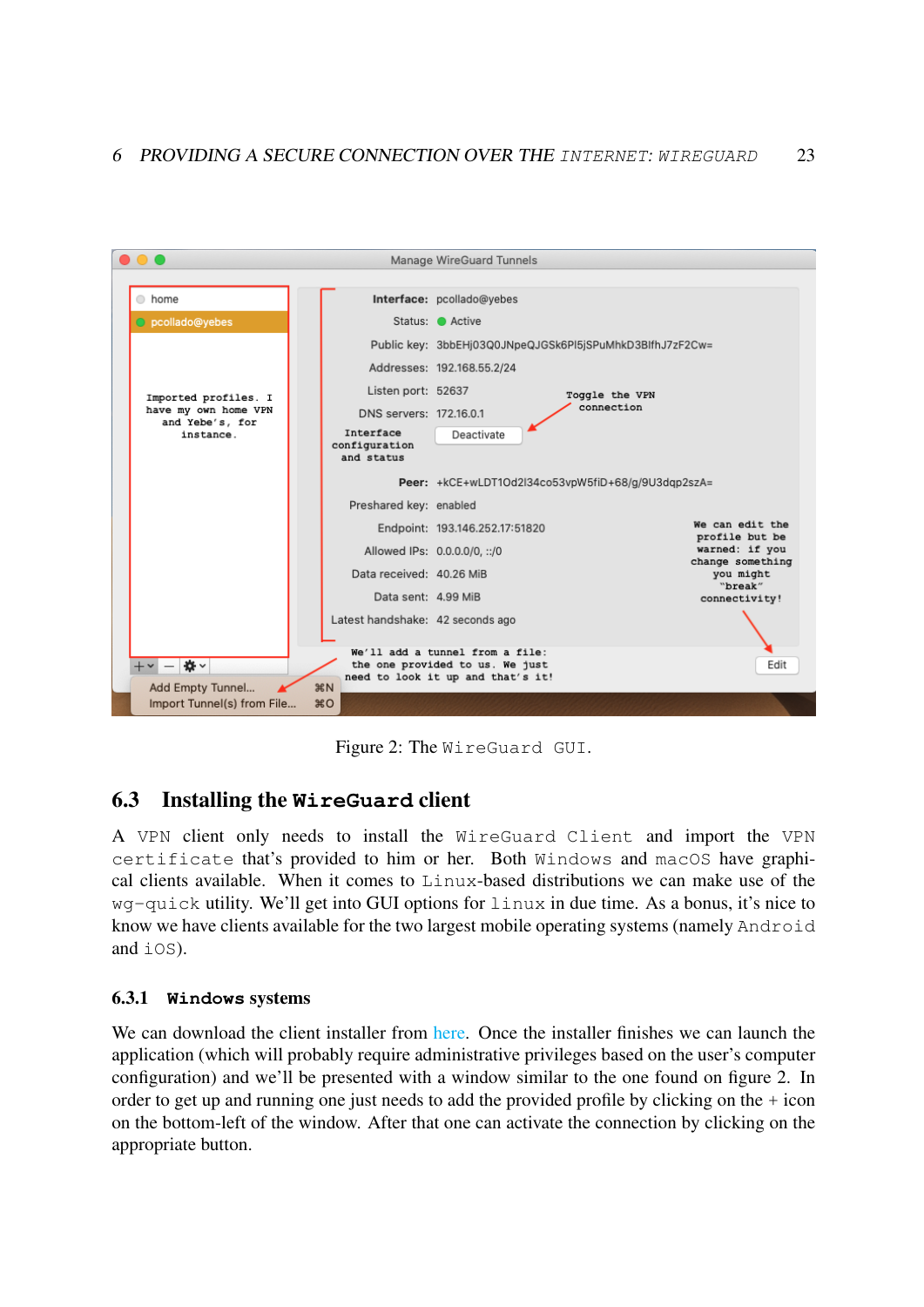#### <span id="page-24-0"></span>6.3.2 **macOS** systems

The procedure in this case is very simple too. We just need to install the WireGuard client from the [App Store](https://itunes.apple.com/us/app/wireguard/id1451685025?ls=1&mt=12) and proceed like a Windows user would. Figure [2](#page-23-2) was actually taken on a machine running macOS, so it can be used as starting point regarding the use of the client.

#### <span id="page-24-1"></span>6.3.3 **Linux**-based systems

Given WireGuard's peer-to-peer architecture, managing WireGuard is practically the same no matter if you are running it as a "server" or as a "client". A user need only store the provided certificate (usually a file with  $a *$ .conf suffix) on /etc/wirequard. This will likely require elevated privileges that can be obtained as described above. Once that's one, a user can use the wg-quick up  $\epsilon$  sprofile name> command to activate the VPN and wg-quick down  $\le$ profile name> to tear it down. Note that the parameter to pass to wg-quick is determined by the profile's name. If a user is given the foobar.conf profile the parameter should then be foobar. In any case, one can invoke wg from a shell to query the WireGuard interface's status at any time.

One can also leverage a systemd service with a name following wg-quick@<profile\_name>, where <profile\_name> would be foobar for the example above. One could then run sudo systemctl start wg-quick@foobar and sudo systemctl stop wg-quick@foobar to perform the same as the above. The only "advantage" over the use of wq-quick directly is that the output of systemctl status wg-quick@foobar shows whether the interface is up and running or not.

Given WireGuard runs as a kernel module, it's deeply intertwined with the standard utilities. We have not tried this ourselves, but one might try to use the builtin graphical connection manager provided on distros such as Debian to manage the VPN connection. We personally believe it's a bit pointless given the GUI won't provide any more information than the wg command, and depending on a GUI might prove to be cumbersome if it keeps changing with time or if it tends to crash: nothing is more stable that a regular shell after all... In any case we do encourage users going down this road to be sure of what they are doing as they might unintentionally "fight" WireGuard's attempts to configure the client in a particular way.

# <span id="page-24-2"></span>7 Filtering the incoming traffic: **iptables**

Once we are receiving traffic through the VPN it's time to limit what processes we grant access to. We mustn't forget we can address any process in the local network with an IP:PORT tuple. We can accomplish our goal with the help of the very well known iptables which is an administration tool letting us filter traffic alongside some other nifty functions. Whenever we provide access to external users through the WireGuard server we'll also allocate a particular IP address. We can then filter incoming traffic based on this IP so that we can indeed control what an external user can and can't do.

We can install a rule restricting access to a single machine with IP 172.16.0.10 for a client with allocated IP 192.168.55.100 by running the rule found on listing [15.](#page-25-2) This rule can be read as "drop any packets coming in through the wg0 interface whose source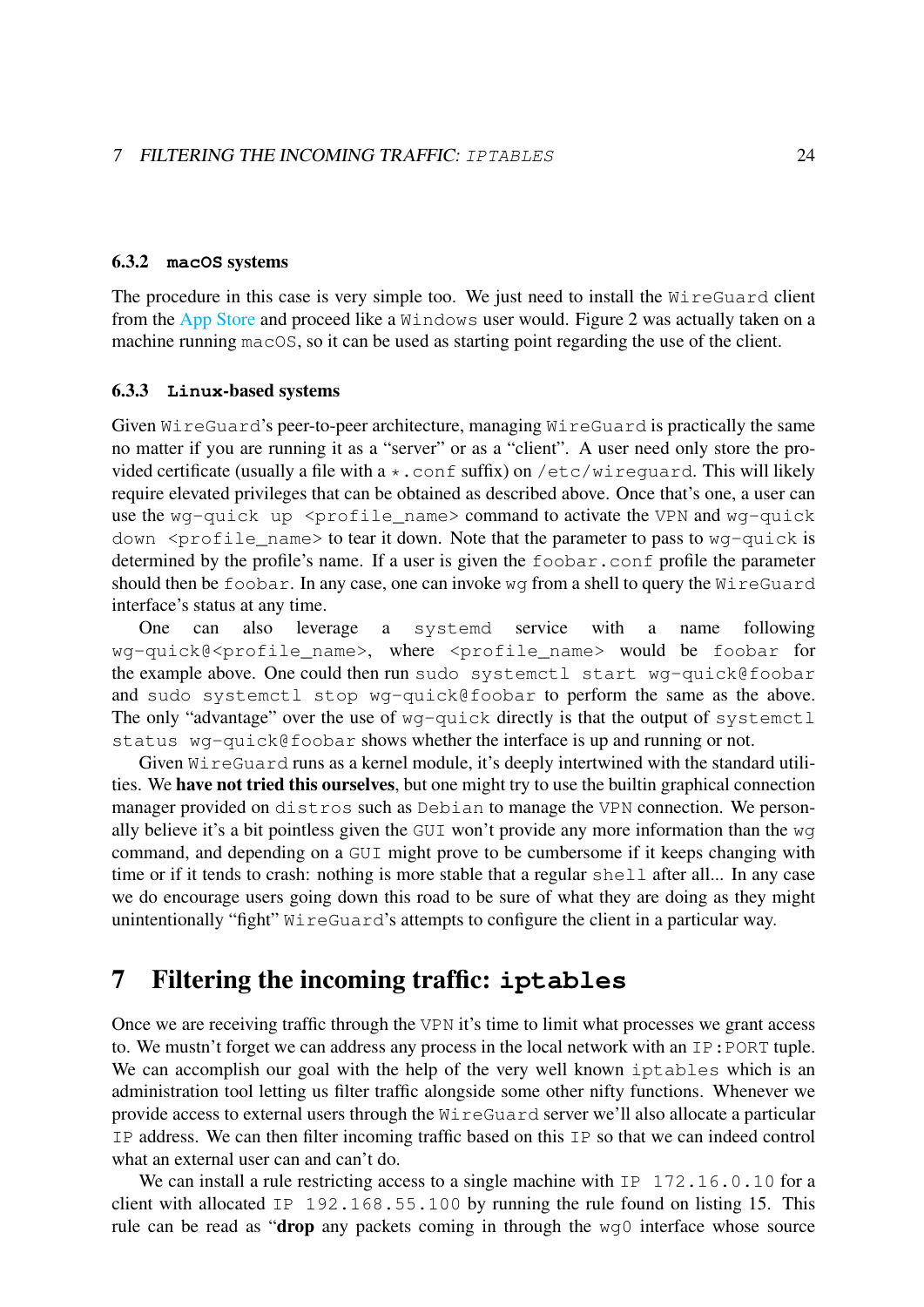IP is 192.168.55.100 and the destination is not 172.16.0.10". We are assuming the VPN server is implemented on the wg0 WireGuard interface and that the default policy is to ACCEPT packets that are to be forwarded (this should be the case on a machine running a VPN server). We can also restrict the ports the clients can reach but, given the existing requirements, this might not be necessary. Were this to become compulsory, one could leverage the  $-p$  and -destination-ports iptables options to make the desired behaviour effective. Now, this rule is to be applied to the FORWARD *chain*. Packets traversing a machine will be processed according to a rule belonging to one of three chains. The FORWARD chain is the one concerned with packets *traversing* the VPN server, so it's the one we have to apply the rule on. Iptables is a rather complex tool and we haven't even scratched the surface (we actually have several *tables*, each with several *chains*). We encourage curious readers to read through iptable's *manpage* which is accessible via the man iptables command on linux-based systems or through [this](https://linux.die.net/man/8/iptables) website.

<span id="page-25-2"></span># Note this command will require elevated privileges 2 iptables -A FORWARD -i wg0 -s 192.168.55.100 ! -d 172.16.0.10 -j DROP

Listing 15: Iptables rules limiting traffic from select clients.

# <span id="page-25-0"></span>8 The user's perspective: using the system

The above discussion can be a tiny bit daunting. Our background is rooted in the world of networking where we are used to working with a lot of abstractions. We tend to look at things from the "real" and "logical" domains when it comes to a system's structure and functionality. Even though this can seem far fetched, it is exactly the same way of thinking employed by RF engineers who "study" signals in the "time" and "frequency" domains. We do understand network engineers are not as common, so it can be harsh to see things the way we do.

In an effort to make leveraging this system easier, we have prepared this section to walk new users through the steps needed to externally command the 40m RT. The provided explanations are intentionally shallow: the intricacies behind it all are detailed in their respective sections so we do encourage the reader to at least devote some time to them, either before or after reading this. One of the advantages of this section is that it very accurately portrays how an end user need not be concerned with many of previous sections. Even though it is a good practice to have a grasp of how the overall system works, it is true that the end user is not required to know most of the implementation aspects we have described throughout the report.

# <span id="page-25-1"></span>8.1 Yebes' end

Given this system allows externally controlling the antenna it will not be running in a continuous fashion. We intend to bring the control server up only when it's needed. That's why before attempting to command the antenna or querying its position one needs to make sure the server he or she has to talk to is effectively up. The Observatory's staff will also need to provide the IP address and port where the antenna control server can be contacted. They will also have to initiate the ARIES shell that's required for connections to ACS components to work. This subtlety is nonetheless transparent to the end user.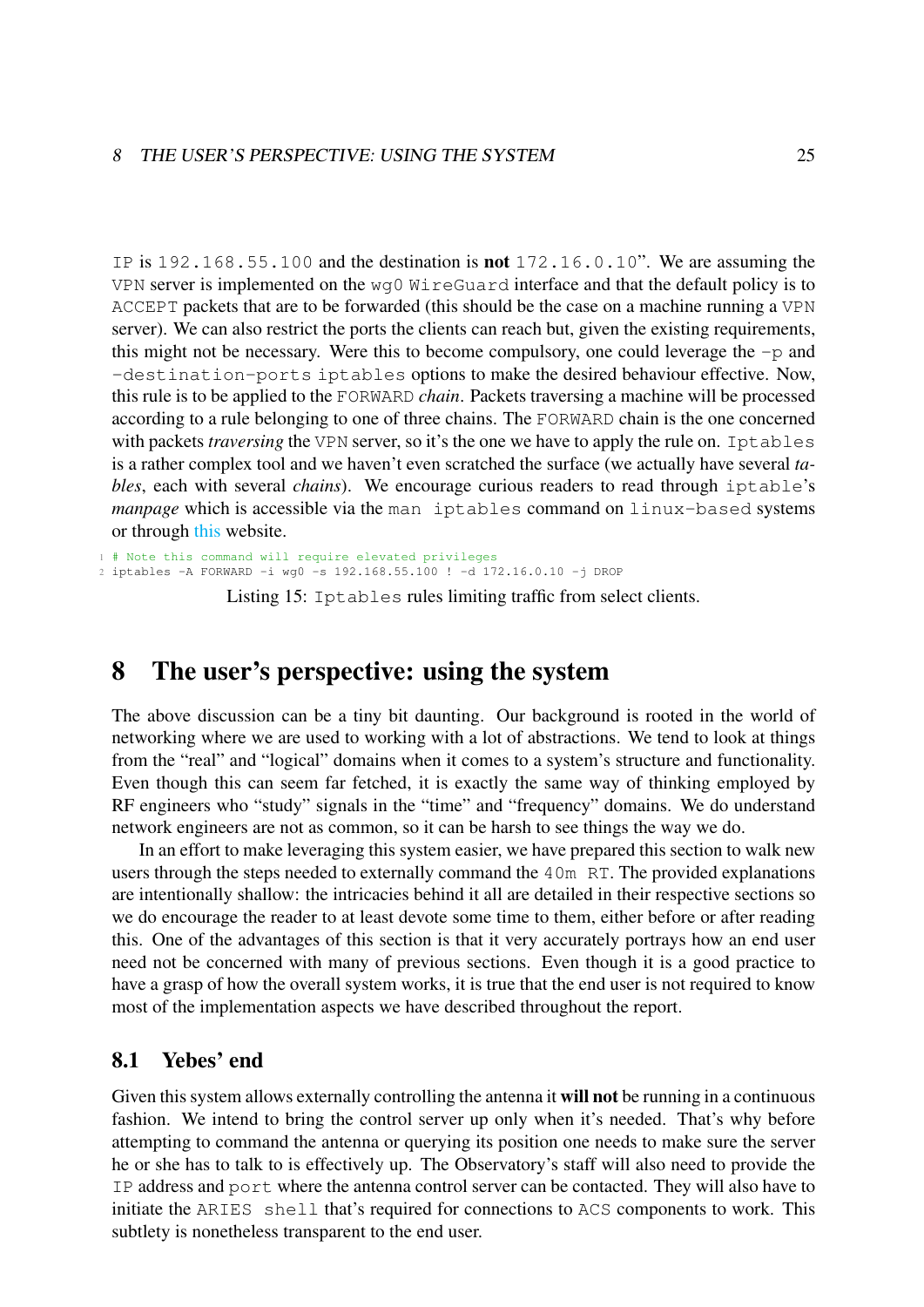

<span id="page-26-2"></span>Figure 3: Checking to see whether the server is up and running with curl.



<span id="page-26-3"></span>Figure 4: Checking to see whether the server is up and running with a browser.

As discussed on section [6,](#page-19-0) one needs to connect to the Yebes Astronomical Observatory through a WireGuard VPN. In order to to so, the end user needs to be provided a *certificate* by the Observatory's personnel.

# <span id="page-26-0"></span>8.2 Setting up the user's end

At this point the end user needs to:

- 1. Be sure the antenna control server is up and running.
- 2. Know the IP and port where the antenna control server is listening.
- 3. Have an active VPN connection to the Yebes Astronomical Observatory. This implies:
	- (a) Having a VPN certificate in his or her possession.
	- (b) Having a WireGuard client installed as explained on section [6.3.](#page-23-0)

The end user should now be capable of making sure everything is set up correctly by running the command shown on listing [16.](#page-26-1) We have also included a screenshot of what an end user should see on figure [3.](#page-26-2) This test can also be carried out through a common browser as seen on figure [4:](#page-26-3) we just need to navigate to http://<antenna\_control\_server\_IP>:<antenna\_control\_server\_port>. 1 curl http://<antenna\_control\_server\_IP>:<antenna\_control\_server\_port>

<span id="page-26-1"></span>Listing 16: Checking we can communicate with the control server.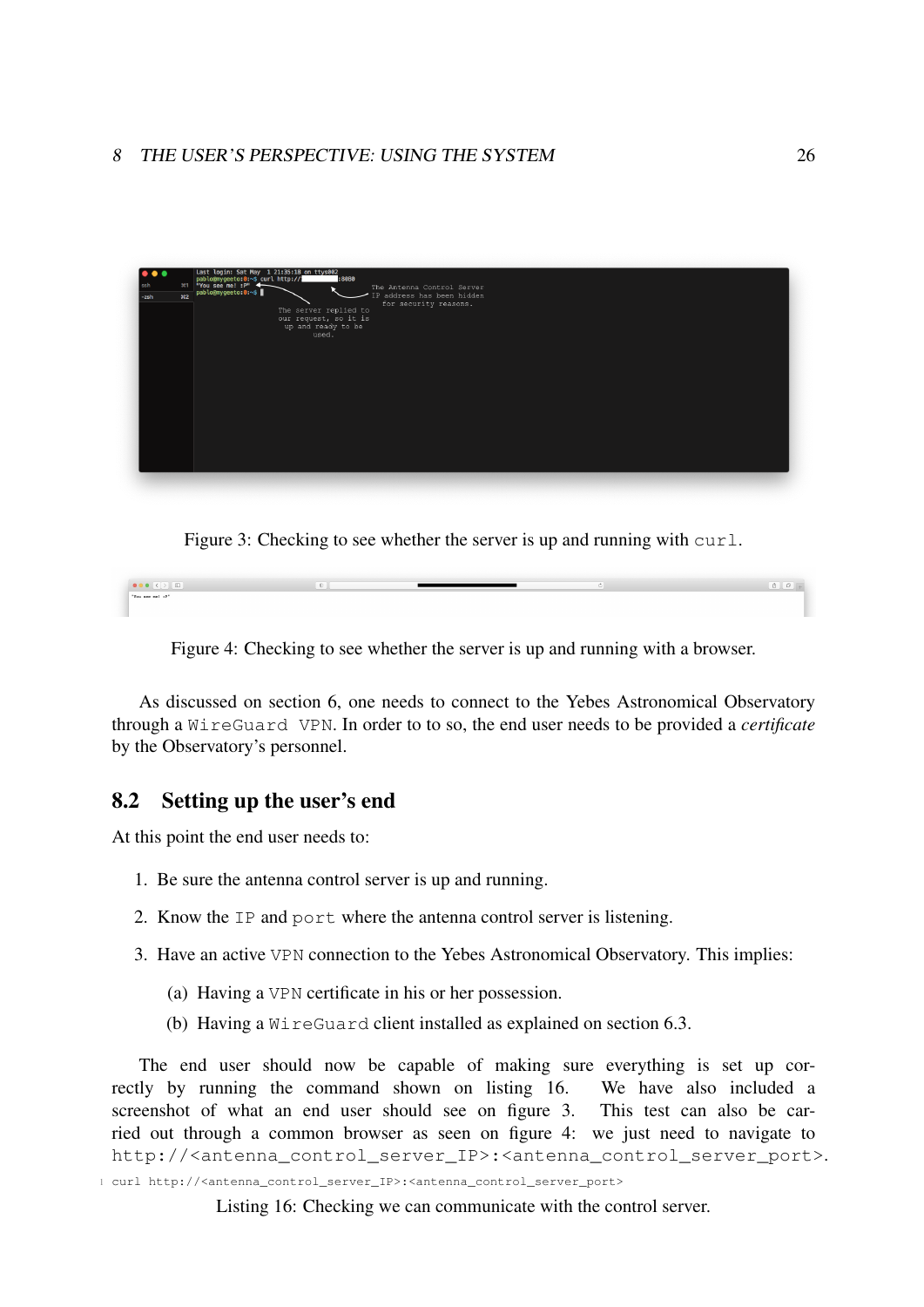

Figure 5: Simulating the querying of antenna positions.

<span id="page-27-1"></span>What both curl and the browser are doing is sending an HTTP request to the flask server's *root* (/) endpoint. This endpoint's associated function will just reply with the You see me! : P message which we can see on both approaches.

# <span id="page-27-0"></span>8.3 Using the system

Once the user has verified he or she can indeed "see" the antenna control server they are ready to launch whichever client they desire. They can either use the ones we have provided on section [5](#page-15-0) or come up with their own. As long as they respect the format the HTTP payloads must adhere to they can work in the way they desire. This is one of the "beauties" of HTTP interfaces: they impose no restrictions on the client's implementation.

As an example we are adding figure [5,](#page-27-1) which leverages the /get\_position\_test endpoint to show what a client querying said endpoint would have to work with. This figure contains a terminal window with two different sessions. One of them is using the client querying the positions we have written in python whilst the other is just using  $curl to the same effect.$ The main advantage of the python client is that it can programmatically process the data and respond to the values it gets while the  $\text{curl} \, \text{counterpart}$  will just display them to the user. Just like before, one can open the same URL on a browser and he or she will get the antenna's position on screen in a way similar to what we saw on figure [4.](#page-26-3) We do believe that this approach is rather useless beyond its use for demonstrative purposes.

Like we stated before, the user is free to use any of the provided endpoints. The clients we have included in section [5](#page-15-0) have been proven to work and can be used by anybody wanting to do so.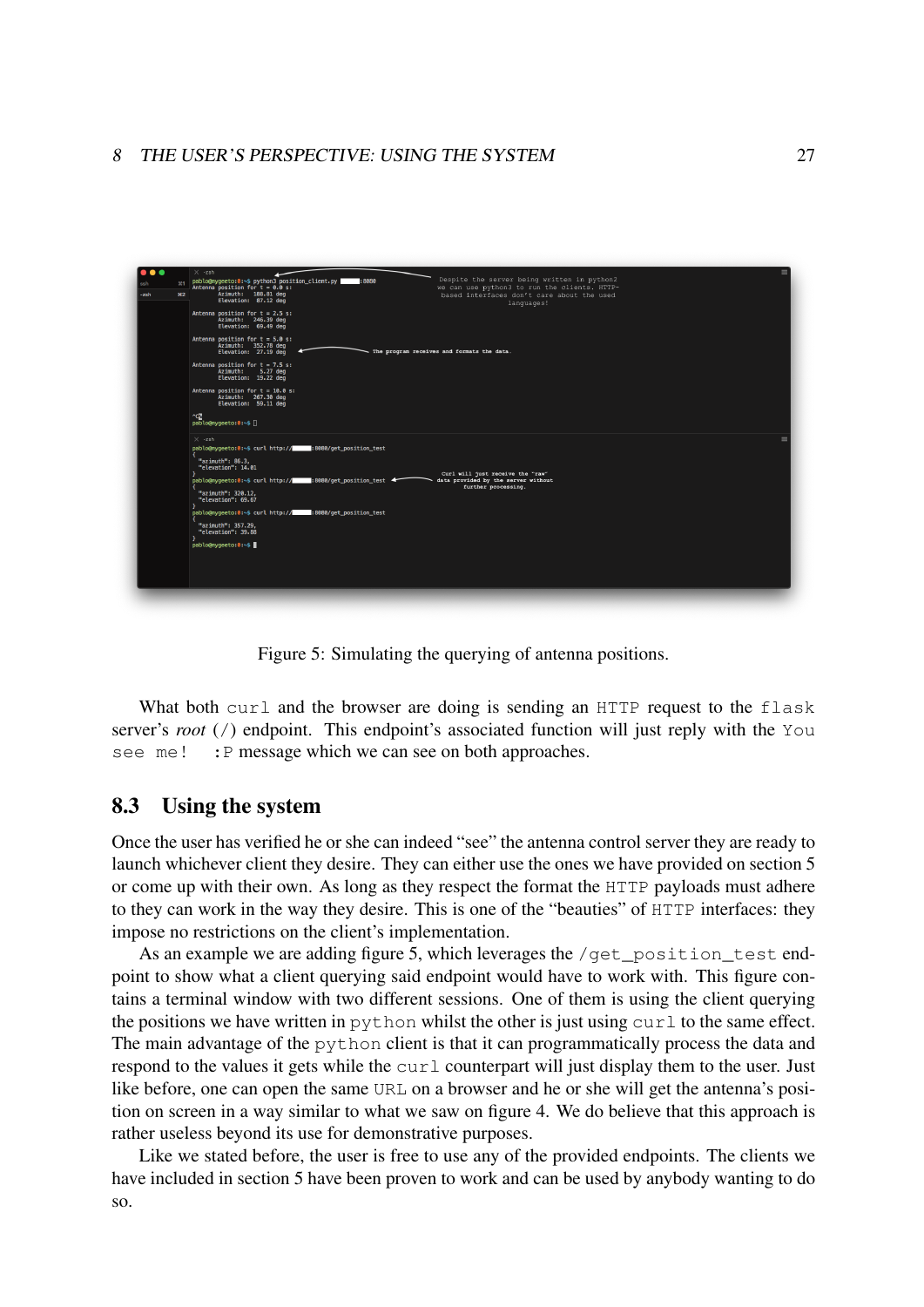# <span id="page-28-0"></span>9 Closing thoughts

This report covers a lot of aspects regarding the system we have devised for providing external users the possibility of remotely controlling the antenna in a secure fashion even over public networks. We hope to have been clear enough so that all the intricacies and subtleties have been explained before doubt. Thanks you for your attention.